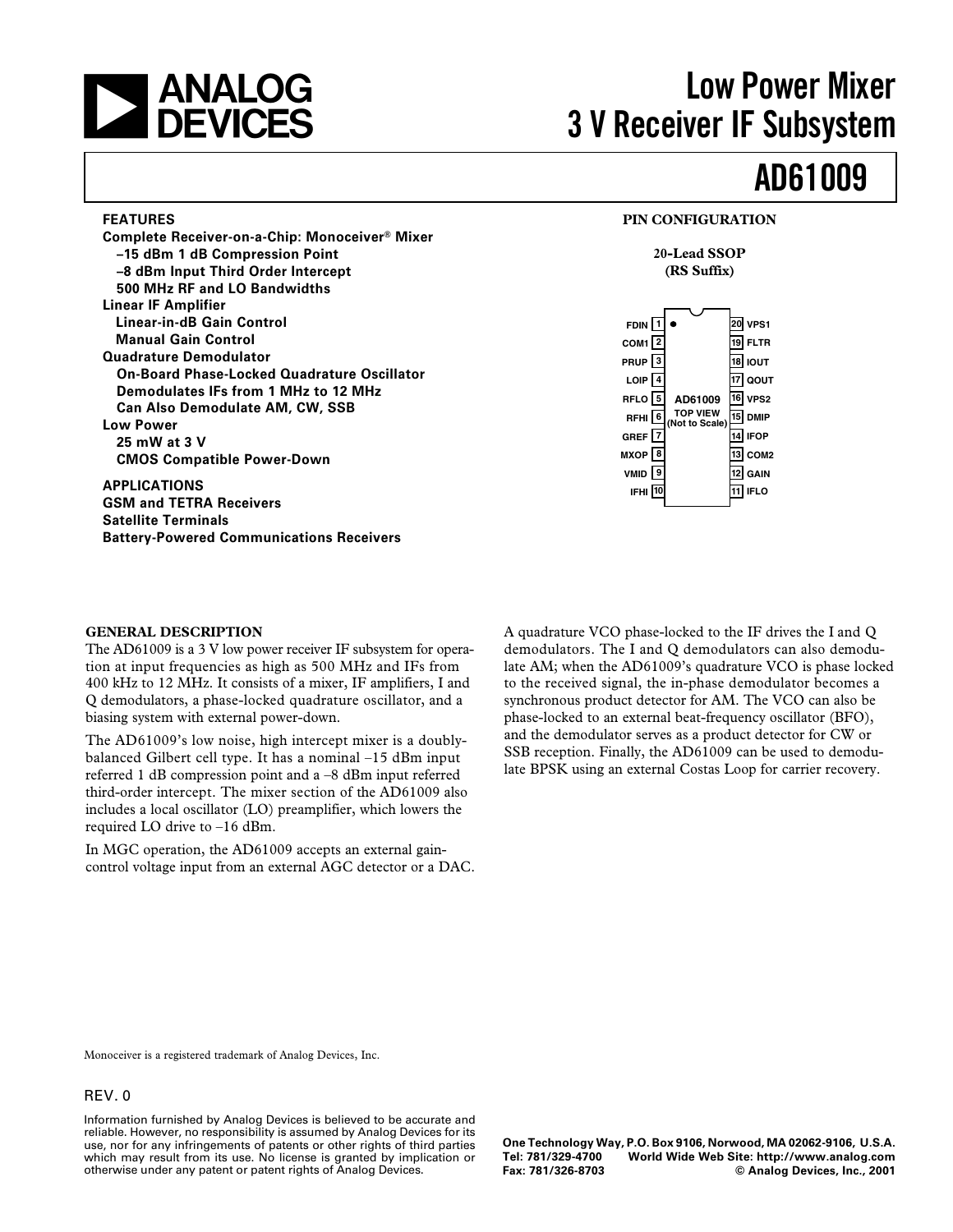# **AD61009–SPECIFICATIONS (@ TA = 25C, Supply = 3.0 V, IF = 10.7 MHz, unless otherwise noted)**

| Model                                                       |                                                                                                                        | <b>AD61009ARS</b>   |        |                      |
|-------------------------------------------------------------|------------------------------------------------------------------------------------------------------------------------|---------------------|--------|----------------------|
|                                                             | Conditions                                                                                                             | Min<br>Typ          | Max    | Unit                 |
| DYNAMIC PERFORMANCE                                         |                                                                                                                        |                     |        |                      |
| MIXER                                                       |                                                                                                                        |                     |        |                      |
| Maximum RF and LO Frequency Range                           | For Conversion Gain > 20 dB                                                                                            | 500                 |        | MHz<br>mV            |
| Maximum Mixer Input Voltage<br>Input 1 dB Compression Point | For Linear Operation; Between RFHI and RFLO<br>RF Input Terminated in 50 $\Omega$                                      | ±54<br>$-15$        |        | dBm                  |
| Input Third-Order Intercept                                 | RF Input Terminated in 50 $\Omega$                                                                                     | $-5$                |        | dBm                  |
| Noise Figure                                                | Matched Input, Max Gain, f = 83 MHz, IF = 10.7 MHz                                                                     | 14                  |        | dB                   |
|                                                             | Matched Input, Max Gain, $f = 144$ MHz, IF = 10.7 MHz                                                                  | 12                  |        | dB                   |
| Maximum Output Voltage at MXOP                              | $Z_{IF}$ = 165 $\Omega$ , at Input Compression                                                                         | ±1.3                |        | V                    |
| Mixer Output Bandwidth at MXOP                              | $-3$ dB, $Z_{IF}$ = 165 $\Omega$                                                                                       | 45                  |        | <b>MHz</b>           |
| LO Drive Level                                              | Mixer LO Input Terminated in 50 $\Omega$                                                                               | $-16$               |        | dBm                  |
| LO Input Impedance                                          | LOIP to VMID                                                                                                           | $\mathbf{1}$        |        | $k\Omega$            |
| Isolation, RF to IF                                         | $RF = 240$ MHz, IF = 10.7 MHz, LO = 229.3 MHz                                                                          | 30                  |        | dB                   |
| Isolation, LO to IF                                         | $RF = 240 \text{ MHz}, IF = 10.7 \text{ MHz}, LO = 229.3 \text{ MHz}$                                                  | 20                  |        | dB                   |
| Isolation, LO to RF<br>Isolation, IF to RF                  | $RF = 240 \text{ MHz}, IF = 10.7 \text{ MHz}, LO = 229.3 \text{ MHz}$<br>$RF = 240$ MHz, IF = 10.7 MHz, LO = 229.3 MHz | 40<br>70            |        | dB<br>dB             |
|                                                             |                                                                                                                        |                     |        |                      |
| IF AMPLIFIERS<br>Noise Figure                               | Max Gain, $f = 10.7$ MHz                                                                                               | 17                  |        | dB                   |
| Input 1 dB Compression Point                                | $IF = 10.7 MHz$                                                                                                        | $-15$               |        | dBm                  |
| Output Third-Order Intercept                                | $IF = 10.7 MHz$                                                                                                        | 18                  |        | dBm                  |
| Maximum IF Output Voltage at IFOP                           | $Z_{IF}$ = 600 $\Omega$                                                                                                | ±560                |        | mV                   |
| Output Resistance at IFOP                                   | From IFOP to VMID                                                                                                      | 15                  |        | Ω                    |
| Bandwidth                                                   | -3 dB at IFOP, Max Gain                                                                                                | 45                  |        | <b>MHz</b>           |
| <b>GAIN CONTROL</b>                                         | (See Figures 10 and 11)                                                                                                |                     |        |                      |
| Gain Control Range                                          | Mixer + IF Section, GREF to 1.5 V                                                                                      | 90                  |        | dB                   |
| Gain Scaling                                                | GREF to 1.5 V                                                                                                          | 20                  |        | mV/dB                |
|                                                             | GREF to General Reference Voltage VR                                                                                   | $75/\mathrm{V_R}$   |        | dB/V                 |
| Gain Scaling Accuracy                                       | GREF to 1.5 V, 80 dB Span                                                                                              | ±1                  |        | dB                   |
| <b>Bias Current at GAIN</b>                                 |                                                                                                                        | 5                   |        | μA                   |
| <b>Bias Current at GREF</b>                                 |                                                                                                                        | $\mathbf{1}$        |        | $\mu A$<br>$M\Omega$ |
| Input Resistance at GAIN, GREF                              |                                                                                                                        | $\mathbf{1}$        |        |                      |
| I AND Q DEMODULATORS                                        |                                                                                                                        |                     |        | V dc                 |
| Required DC Bias at DMIP<br>Input Resistance at DMIP        | From DMIP to VMID                                                                                                      | VPOS/2<br>50        |        | $k\Omega$            |
| Input Bias Current at DMIP                                  |                                                                                                                        | 2                   |        | μA                   |
| Maximum Input Voltage                                       | IF > 3 MHz                                                                                                             | ±150                |        | mV                   |
|                                                             | IF $\leq$ 3 MHz                                                                                                        | ±75                 |        | mV                   |
| Amplitude Balance                                           | IF = 10.7 MHz, Outputs at 600 mV p-p, $F = 100$ kHz                                                                    | $\pm 0.2$           |        | dB                   |
| Quadrature Error                                            | IF = 10.7 MHz, Outputs at 600 mV p-p, $F = 100$ kHz                                                                    | $-3.5$<br>$-1.2$    | $+1.5$ | Degrees              |
| Phase Noise in Degrees                                      | $IF = 10.7 MHz, F = 10 kHz$                                                                                            | $-100$              |        | $dBc/Hz$             |
| Demodulation Gain                                           | Sine Wave Input, Baseband Output                                                                                       | 17.4<br>18          | 18.8   | dB                   |
| Maximum Output Voltage                                      | $R_L \geq 20 k\Omega$                                                                                                  | $\pm 1.23$          |        | $\rm{V}$             |
| Output Offset Voltage<br>Output Bandwidth                   | Measured from I <sub>OUT</sub> , Q <sub>OUT</sub> to VMID<br>Sine Wave Input, Baseband Output                          | $-100$<br>10<br>1.5 | $+100$ | mV<br>MHz            |
|                                                             |                                                                                                                        |                     |        |                      |
| PLL                                                         |                                                                                                                        | VPOS/2              |        |                      |
| Required DC Bias at FDIN<br>Input Resistance at FDIN        | From FDIN to VMID                                                                                                      | 50                  |        | V dc<br>$k\Omega$    |
| Input Bias Current at FDIN                                  |                                                                                                                        | 200                 |        | nA                   |
| Frequency Range                                             |                                                                                                                        | 1.0 to 12           |        | MHz                  |
| Required Input Drive Level                                  | Sine Wave Input at Pin 1                                                                                               | 400                 |        | mV                   |
| Acquisition Time to $\pm 3^{\circ}$                         | $IF = 10.7 MHz$                                                                                                        | 16.5                |        | μs                   |
| POWER-DOWN INTERFACE                                        |                                                                                                                        |                     |        |                      |
| Logical Threshold                                           | For Power Up on Logical High                                                                                           | $\overline{2}$      |        | V dc                 |
| Input Current for Logical High                              |                                                                                                                        | 75                  |        | μA                   |
| Turn-On Response Time                                       | To PLL Locked                                                                                                          | 16.5                |        | μs                   |
| <b>Standby Current</b>                                      |                                                                                                                        | 550                 |        | μA                   |
| POWER SUPPLY                                                |                                                                                                                        |                     |        |                      |
| Supply Range                                                |                                                                                                                        | 2.85                | 5.5    | V                    |
| Supply Current                                              |                                                                                                                        | 8.5                 | 12.5   | mA                   |
| OPERATING TEMPERATURE                                       |                                                                                                                        |                     |        |                      |
| $T_{MIN}$ to $T_{MAX}$                                      | Operation to 2.85 V Minimum Supply Voltage                                                                             | $-25$               | $+85$  | $\rm ^{\circ}C$      |
|                                                             | Operation to 4.5 V Minimum Supply Voltage                                                                              | $-40$               | $+85$  | $^{\circ}C$          |

Specifications subject to change without notice.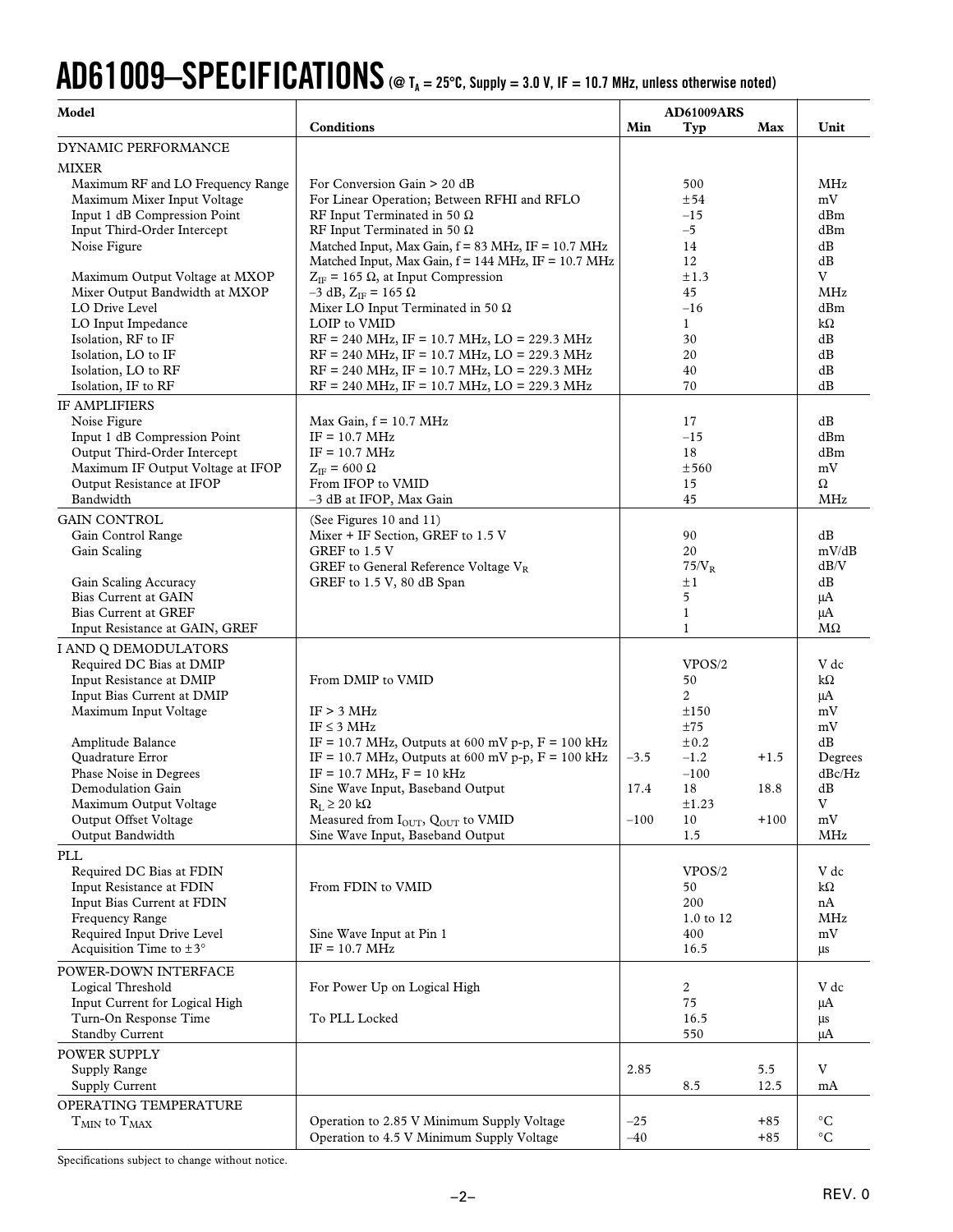### **ABSOLUTE MAXIMUM RATINGS<sup>1</sup>**

| Supply Voltage VPS1, VPS2 to COM1, COM2  5.5 V                                                                        |
|-----------------------------------------------------------------------------------------------------------------------|
|                                                                                                                       |
| 2.7 V to 5.5 V Operating Temperature Range                                                                            |
| $\cdots \cdots \cdots \cdots \cdots \cdots \cdots \cdots \cdots \cdots \cdots \cdots -25^{\circ}C$ to +85 $^{\circ}C$ |
| 4.5 V to 5.5 V Operating Temperature Range                                                                            |
|                                                                                                                       |
| Storage Temperature Range $\ldots \ldots \ldots -65$ °C to +150°C                                                     |
| Lead Temperature Range (Soldering 60 sec)  300°C                                                                      |
|                                                                                                                       |

#### **NOTES**

<sup>1</sup>Stresses above those listed under Absolute Maximum Rating may cause permanent damage to the device. This is a stress rating only; functional operation of the device at these or any other conditions above those indicated in the operational section of this specification is not implied. Exposure to absolute maximum rating conditions for extended periods may affect device reliability.

<sup>2</sup>Thermal Characteristics: 20-lead SSOP Package:  $\theta_{JA}$  = 126°C/W.

### **CAUTION**

ESD (electrostatic discharge) sensitive device. Electrostatic charges as high as 4000 V readily accumulate on the human body and test equipment and can discharge without detection. Although the AD61009 features proprietary ESD protection circuitry, permanent damage may occur on devices subjected to high-energy electrostatic discharges. Therefore, proper ESD precautions are recommended to avoid performance degradation or loss of functionality.



### Model **Temperature Range Package Description** Package Option AD61009ARS  $\vert$  -25°C to +85°C for 2.7 V to 5.5 V 20-Lead Plastic SSOP RS-20 Operation; –40°C to +85°C for 4.5 V to 5.5 V Operation

#### **ORDERING GUIDE**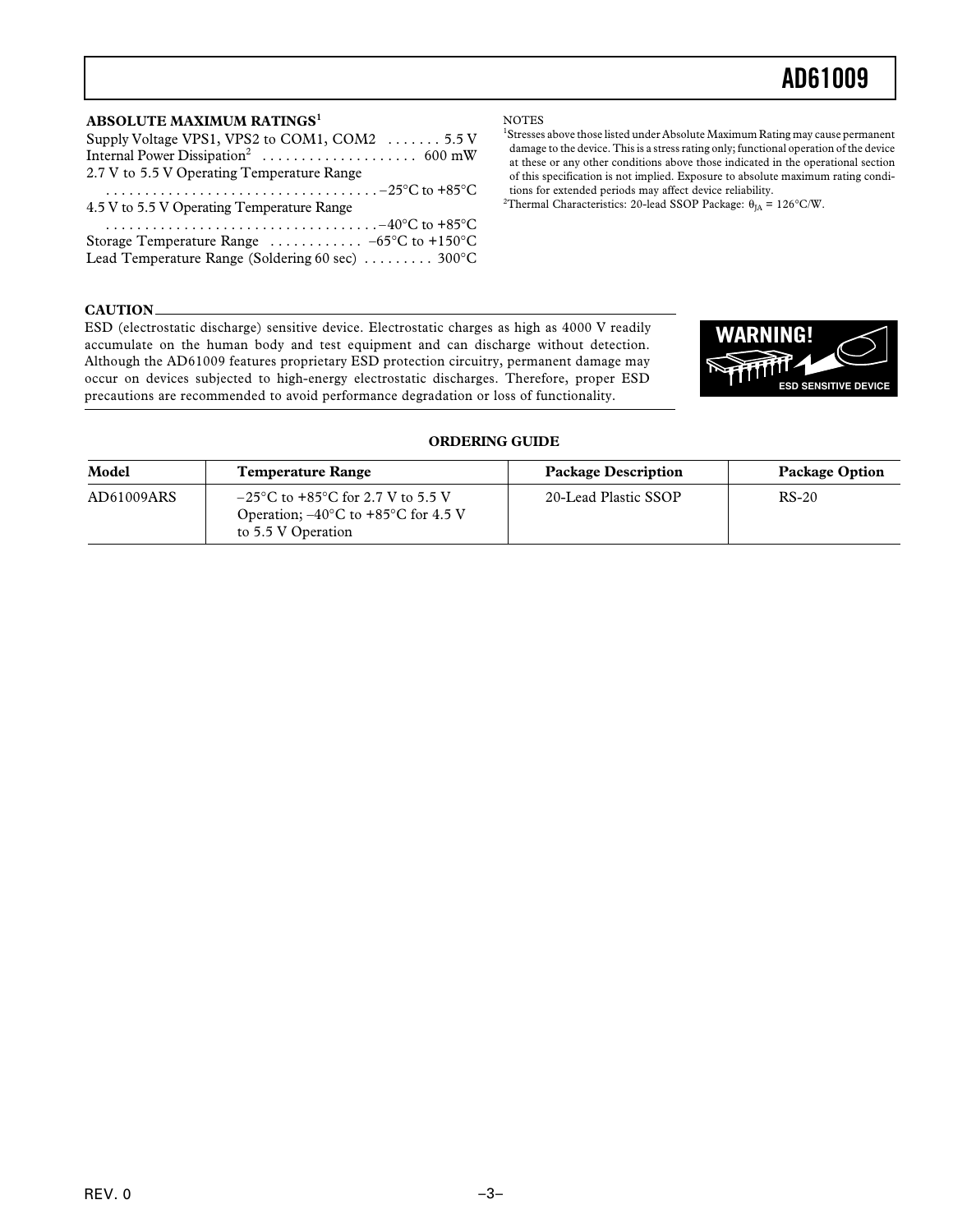### **PIN FUNCTION DESCRIPTIONS**

| Pin            | <b>Mnemonic</b>  | <b>Reads</b>             | <b>Function</b>                                                                                                                                                                               |
|----------------|------------------|--------------------------|-----------------------------------------------------------------------------------------------------------------------------------------------------------------------------------------------|
| $\mathbf{1}$   | <b>FDIN</b>      | Frequency Detector Input | PLL input for I/Q demodulator quadrature oscillator, ±400 mV<br>drive required from external oscillator. Must be biased at $V_P/2$ .                                                          |
| $\overline{2}$ | COM1             | Common #1                | Supply common for RF front end and main bias.                                                                                                                                                 |
| 3              | PRUP             | Power-Up Input           | 3 V/5 V CMOS compatible power-up control; logical high =<br>powered-up; max input level = $VPS1 = VPS2$ .                                                                                     |
| $\overline{4}$ | LOIP             | Local Oscillator Input   | LO input, ac coupled $\pm 54$ mV LO input required (-16 dBm for<br>50 Ω input termination).                                                                                                   |
| 5              | <b>RFLO</b>      | RF "Low" Input           | Usually connected to ac ground.                                                                                                                                                               |
| 6              | <b>RFHI</b>      | RF "High" Input          | AC coupled, ±56 mV, max RF input for linear operation.                                                                                                                                        |
| $\overline{7}$ | <b>GREF</b>      | Gain Reference Input     | High impedance input, typically 1.5 V, sets gain scaling.                                                                                                                                     |
| 8              | <b>MXOP</b>      | Mixer Output             | High impedance, single-sided current output, $\pm 1.3$ V max voltage<br>output $(\pm 6 \text{ mA max current output}).$                                                                       |
| 9              | <b>VMID</b>      | Midsupply Bias Voltage   | Output of the midsupply bias generator (VMID = $VPOS/2$ ).                                                                                                                                    |
| 10             | <b>IFHI</b>      | IF "High" Input          | AC coupled IF input, $\pm 56$ mV max input for linear operation.                                                                                                                              |
| 11             | <b>IFLO</b>      | IF "Low" Voltage         | Reference node for IF input; auto-offset null.                                                                                                                                                |
| 12             | <b>GAIN</b>      | Gain Control Input       | High impedance input, $0 V-2 V$ using 3 V supply, max gain at<br>$V = 0$ .                                                                                                                    |
| 13             | COM <sub>2</sub> | Common #2                | Supply common for IF stages and demodulator.                                                                                                                                                  |
| 14             | <b>IFOP</b>      | IF Output                | Low impedance, single-sided voltage output, $5$ dBm ( $\pm 560$ mV)<br>max.                                                                                                                   |
| 15             | <b>DMIP</b>      | Demodulator Input        | Signal input to I and Q demodulators $\pm 150$ mV max input at IF<br>$>$ 3 MHz for linear operation; $\pm$ 75 mV max input at IF < 3 MHz<br>for linear operation. Must be biased at $V_P/2$ . |
| 16             | VPS <sub>2</sub> | VPOS Supply #2           | Supply to high-level IF, PLL, and demodulators.                                                                                                                                               |
| 17             | QOUT             | Quadrature Output        | Low impedance Q baseband output; $\pm 1.23$ V full scale in 20 kQ<br>min load; ac coupled.                                                                                                    |
| 18             | <b>IOUT</b>      | In-Phase Output          | Low impedance I baseband output; $\pm 1.23$ V full scale in 20 k $\Omega$<br>min load; ac coupled.                                                                                            |
| 19             | <b>FLTR</b>      | PLL Loop Filter          | Series RC PLL Loop filter, connected to ground.                                                                                                                                               |
| 20             | VPS1             | VPOS Supply #1           | Supply to mixer, low level IF, PLL, and gain control.                                                                                                                                         |

### **PIN CONNECTION**

### **20-Lead SSOP (RS-20)**

| FDIN $\boxed{1}$<br>COM <sub>1</sub> $\sqrt{2}$<br>PRUP <sup>3</sup><br>LOIP $\boxed{4}$<br>RFLO <sup>5</sup><br>RFHI 6<br>GREF $\sqrt{7}$<br>мхор  <br>8<br>VMID<br>9<br>IFHI | AD61009<br><b>TOP VIEW</b><br>(Not to Scale) | 19<br>18 l<br>16 I<br>15 l<br>13 I | VPS1<br><b>FLTR</b><br><b>IOUT</b><br>QOUT<br>VPS <sub>2</sub><br><b>DMIP</b><br><b>IFOP</b><br>COM <sub>2</sub><br><b>GAIN</b><br>FL O |
|--------------------------------------------------------------------------------------------------------------------------------------------------------------------------------|----------------------------------------------|------------------------------------|-----------------------------------------------------------------------------------------------------------------------------------------|
|                                                                                                                                                                                |                                              |                                    |                                                                                                                                         |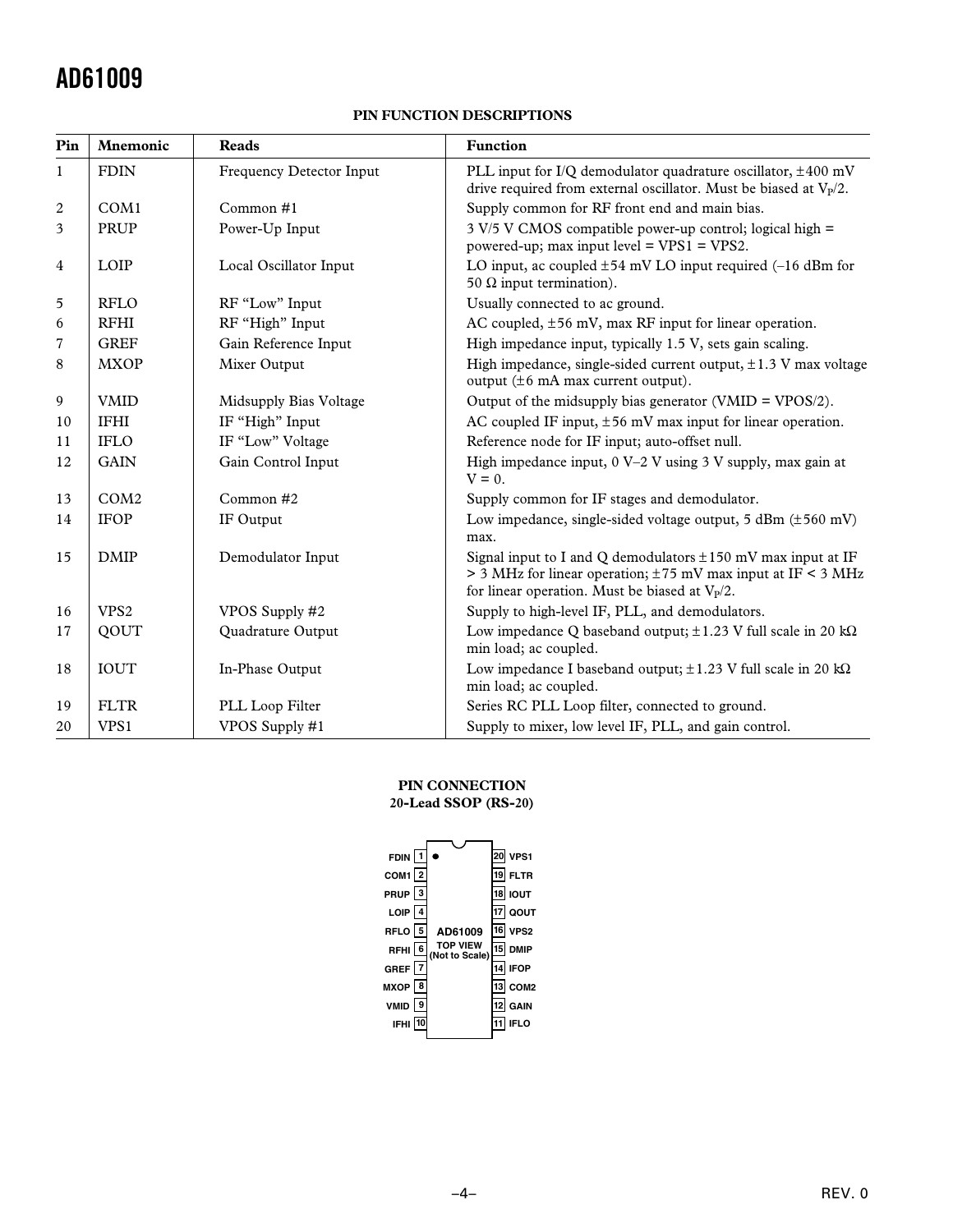# **Typical Performance Characteristics–AD61009**



TPC 1. Mixer/Amplifier Test Set



TPC 2. Mixer Noise Figure Test Set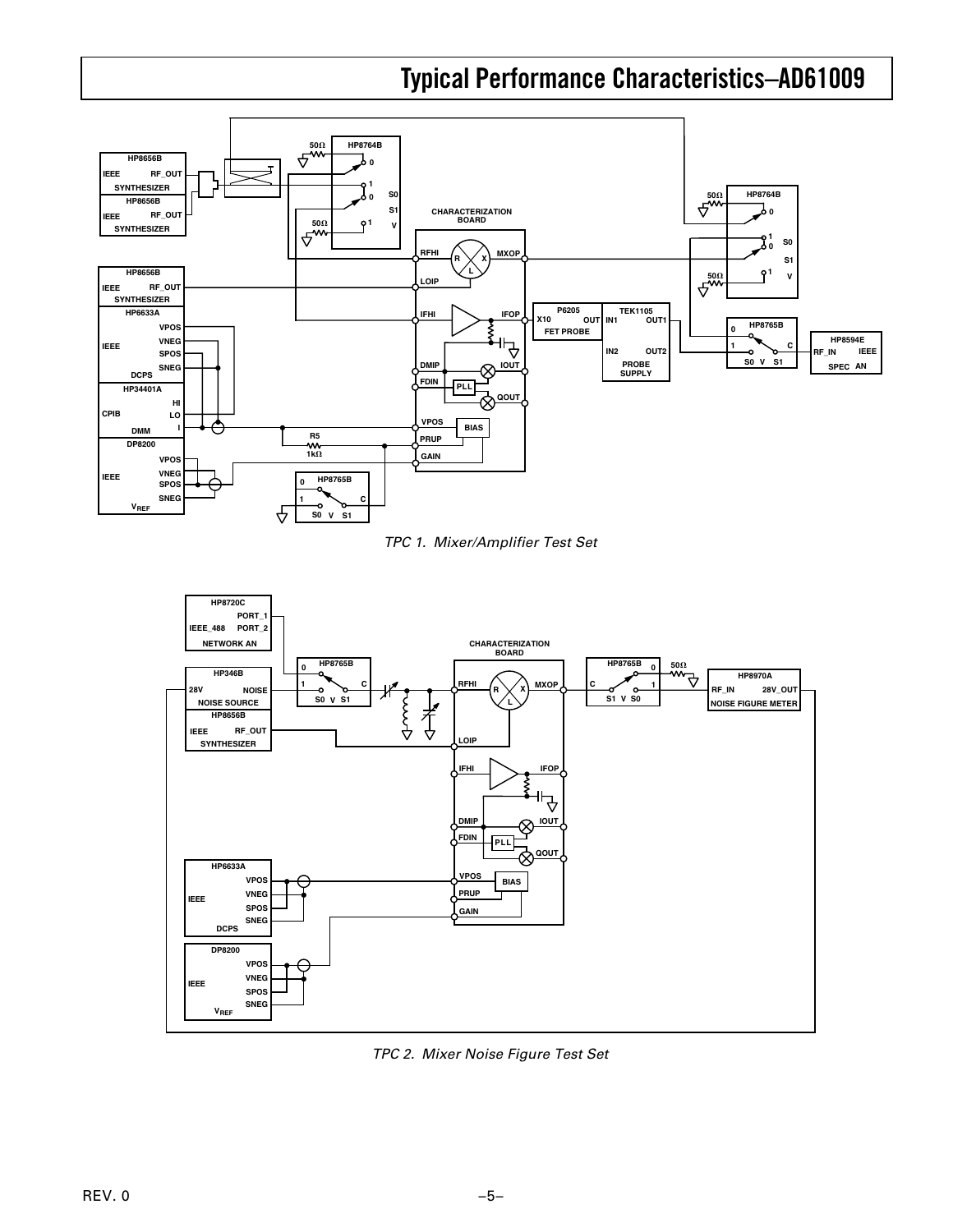

TPC 3. IF Amp Noise Figure Test Set



TPC 4. PLL/Demodulator Test Set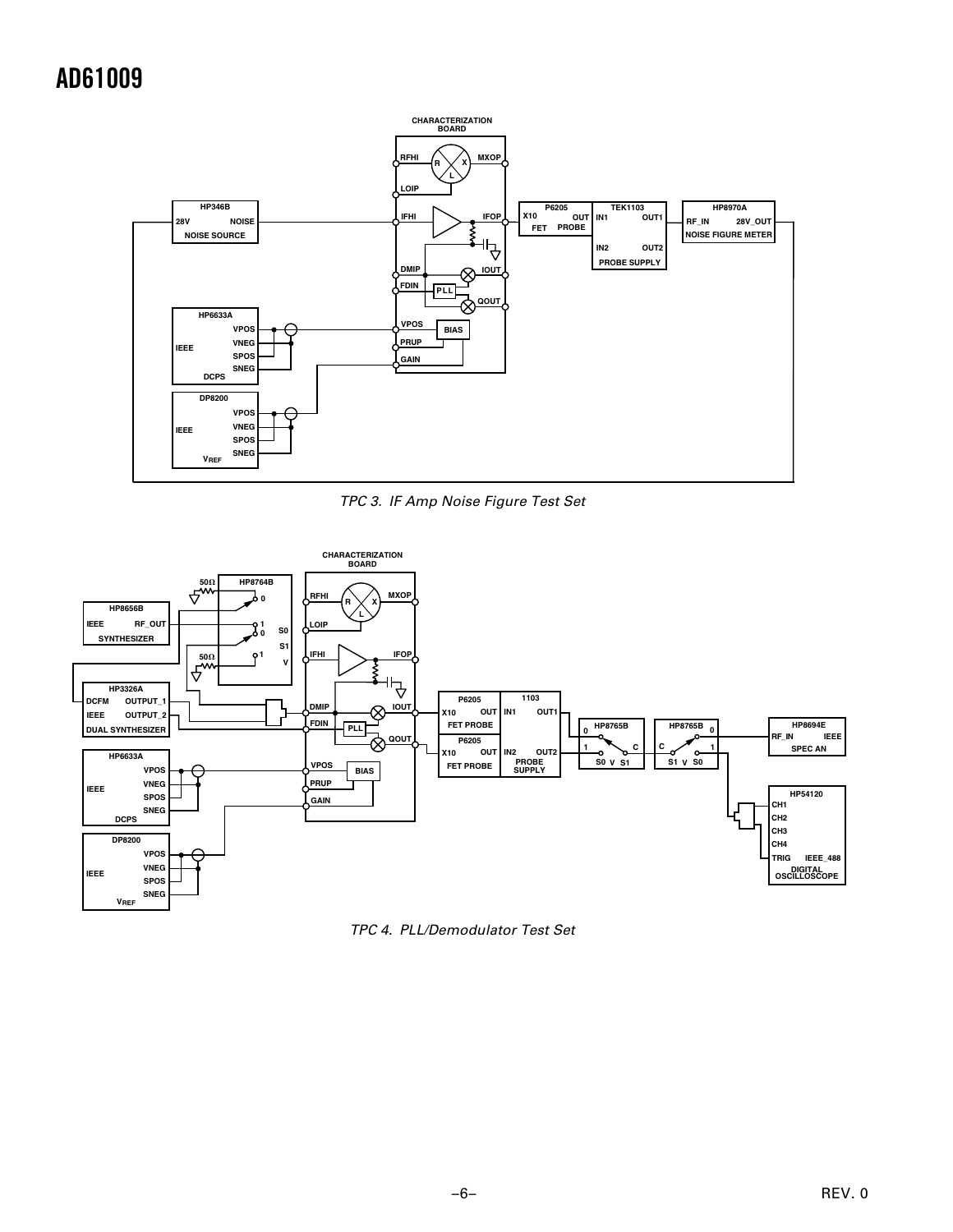

TPC 5. GAIN Pin Bias Test Set







TPC 7. Power-Up Threshold Test Set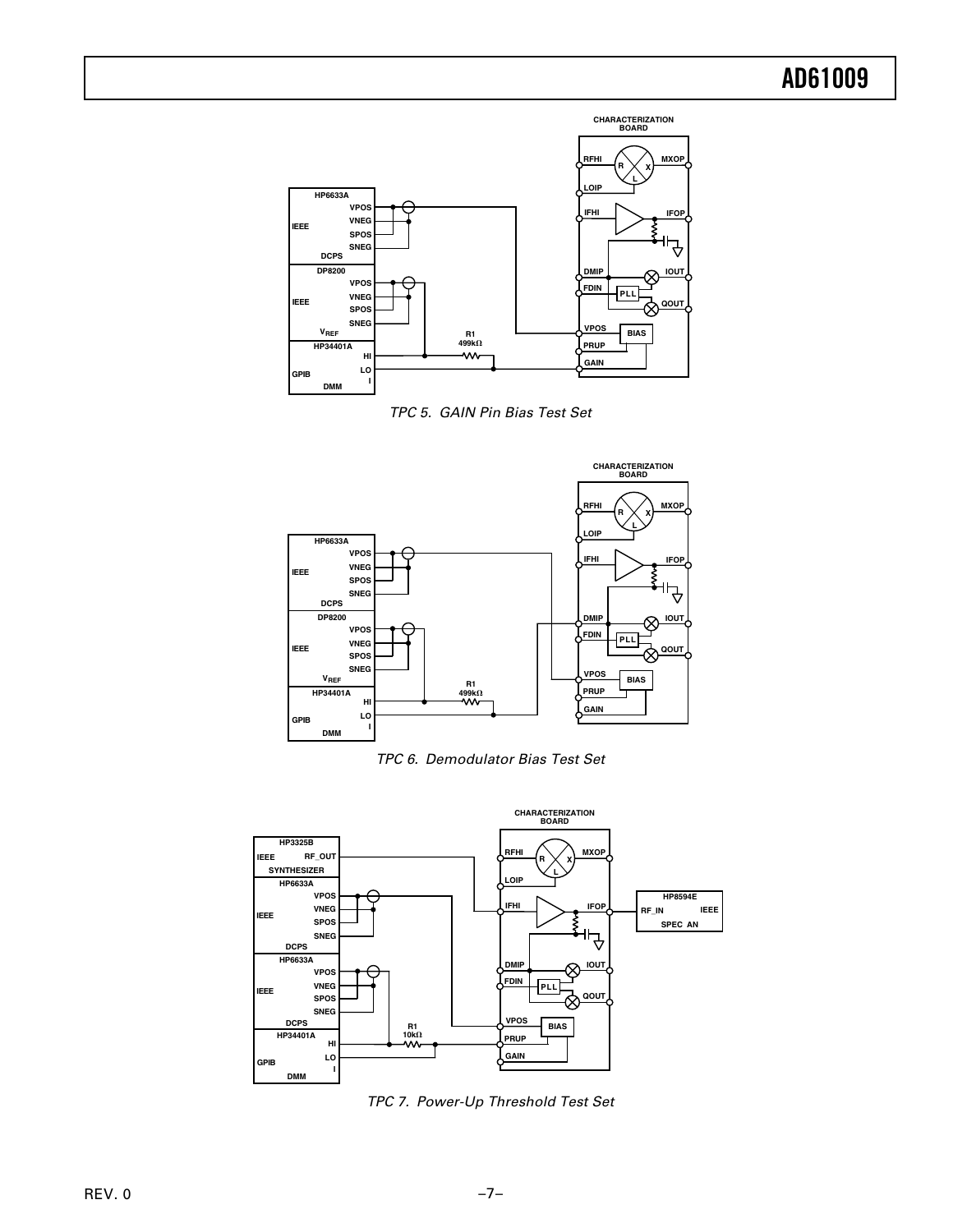

TPC 8. Power-Up Test Set



TPC 9. IF Output Impedance Test Set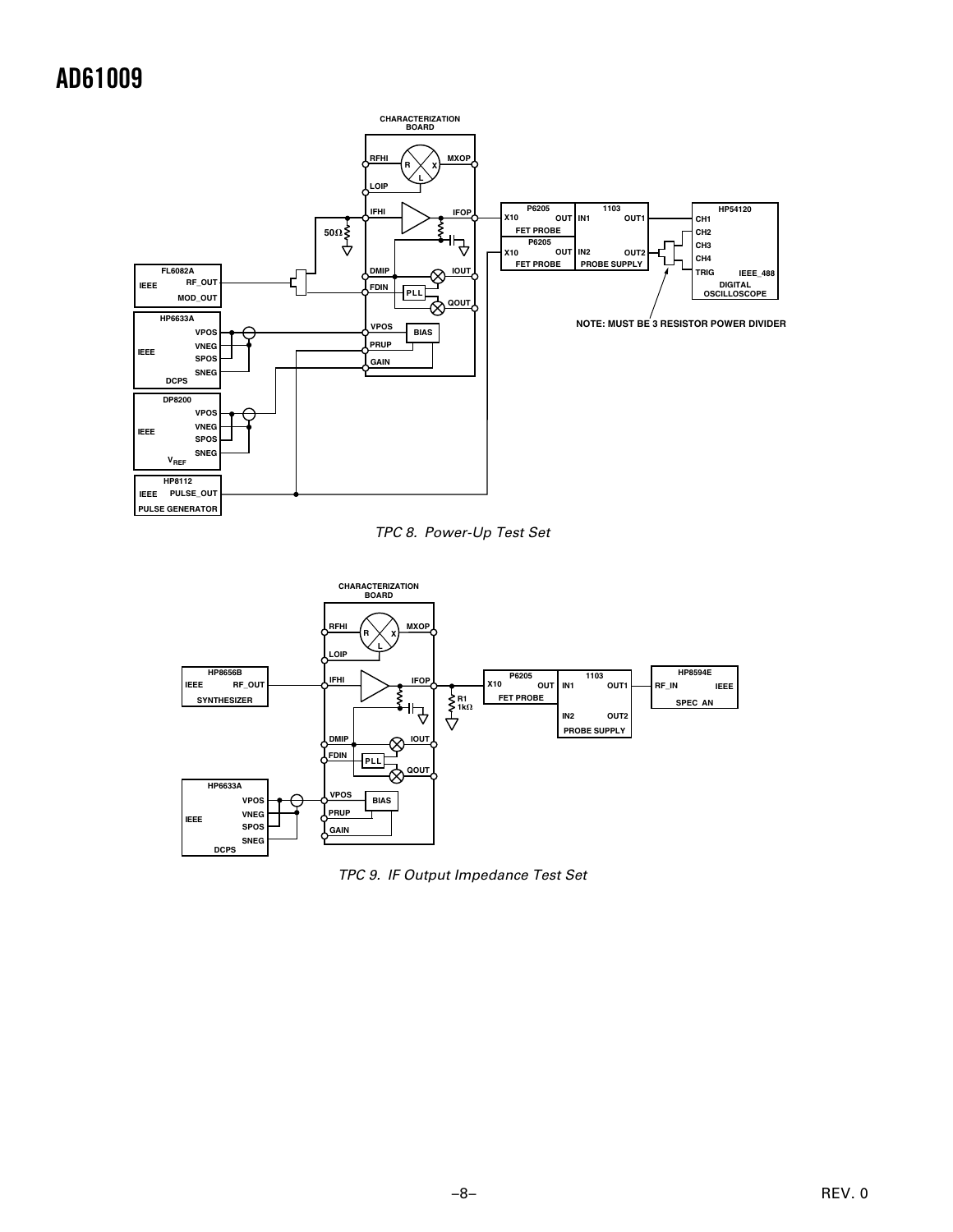

TPC 10. PLL Settling Time Test Set



TPC 11. Quadrature Accuracy Test Set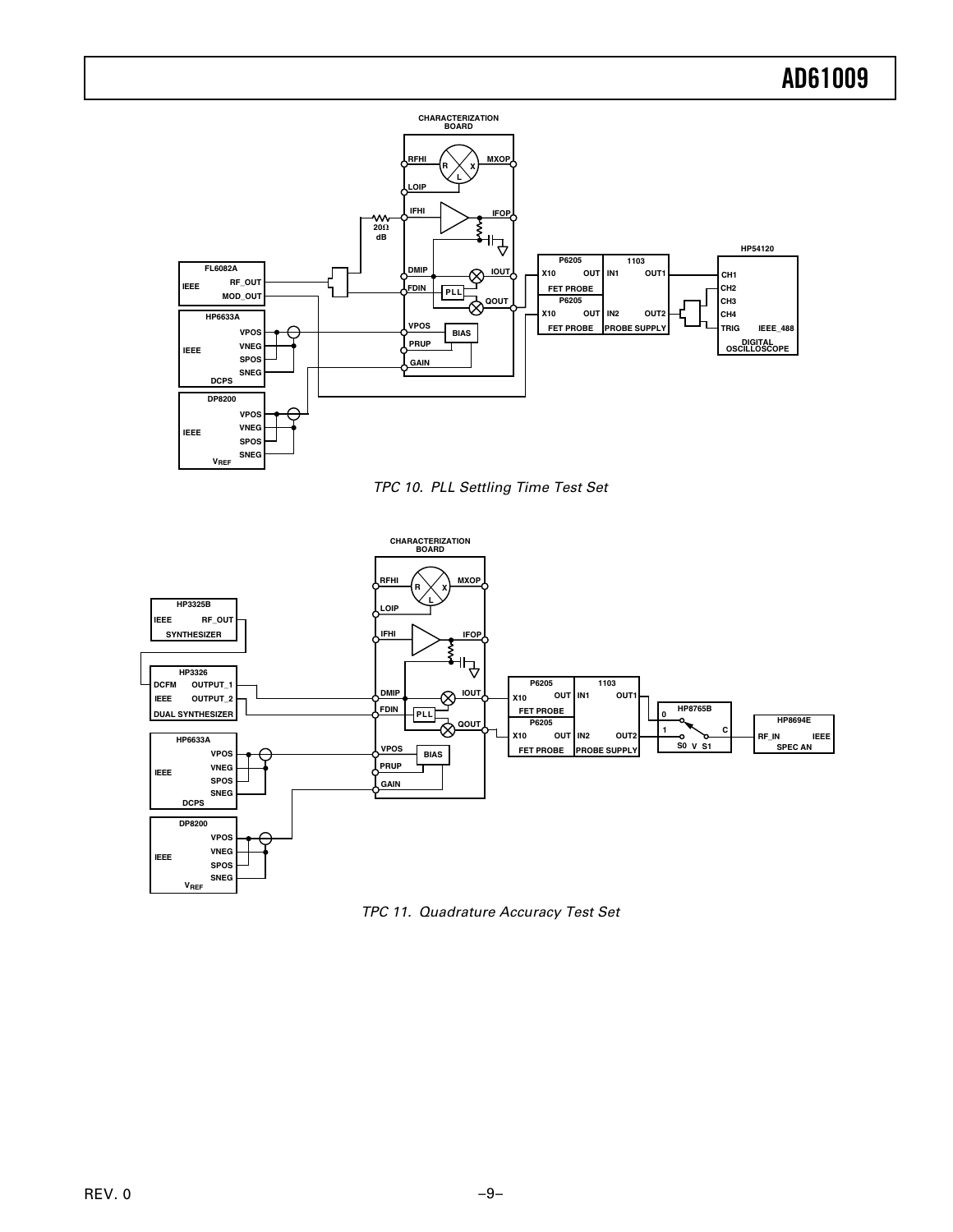

**NOTE: CONNECTIONS MARKED \* ARE DC COUPLED.**

TPC 12. Characterization Board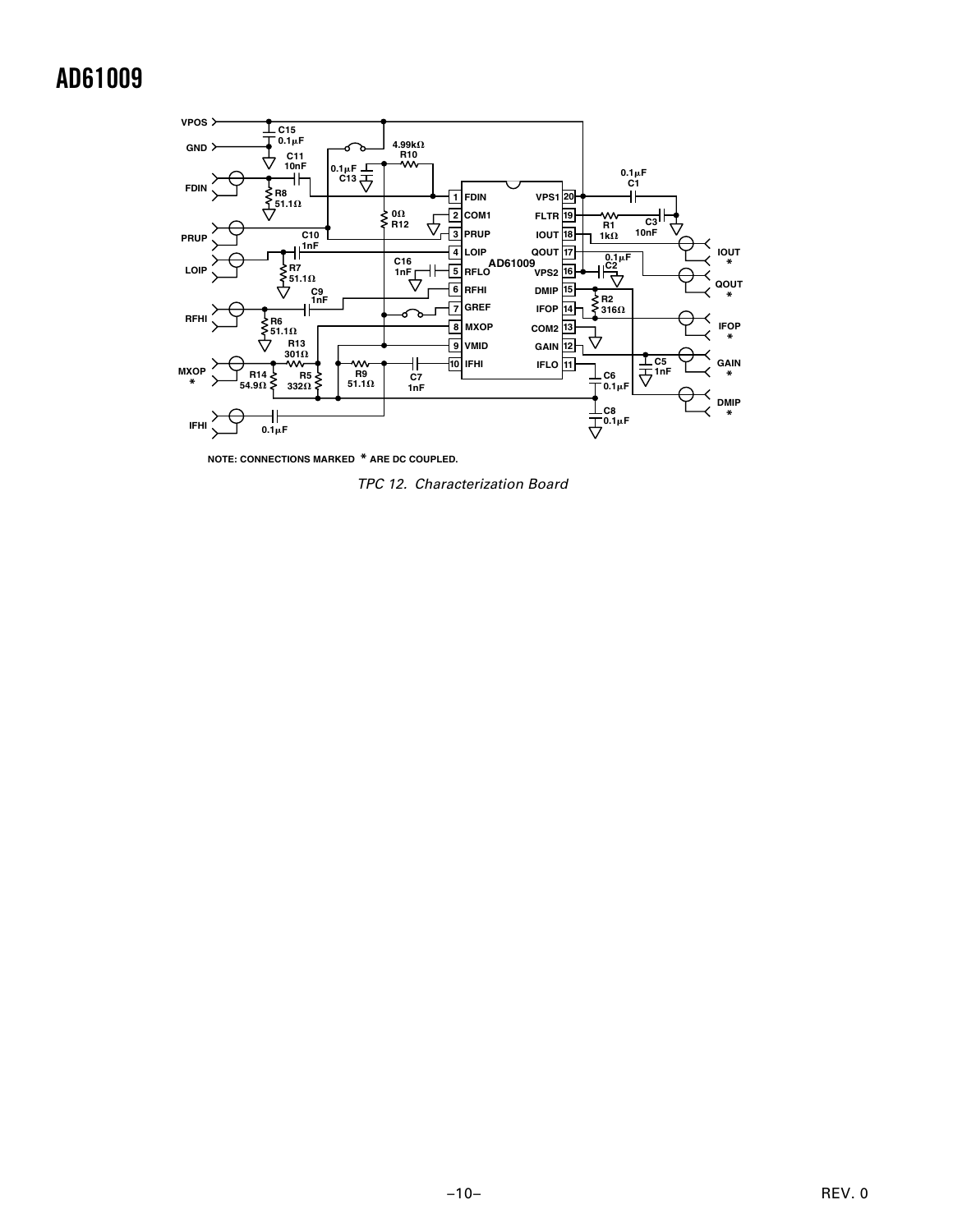

TPC 13. Mixer Noise Figure vs. Frequency



TPC 14. Mixer Input Impedance vs. Frequency,  $VPOS = 3 V, V GAM = 0.8 V$ 



TPC 15. Mixer Conversion Gain vs. Frequency,  $T = 25^{\circ}$ C, VPOS = 2.7 V, VREF = 1.35 V, IF = 10.7 MHz



TPC 16. Mixer Conversion Gain vs. IF,  $T = 25^{\circ}C$ ,  $VPOS = 3 V, VREF = 1.5 V$ 



TPC 17. Mixer Conversion Gain and IF Amplifier Gain vs. Temperature,  $VPOS = 3$  V,  $VGAIN = 0.3$  V,  $VREF = 1.5$  V, IF = 10.7 MHz, RF = 250 MHz



TPC 18. Mixer Conversion Gain and IF Amplifier Gain vs. Supply Voltage,  $T = 25^{\circ}$ C, VGAIN = 0.3 V, VREF = 1.5 V, IF = 10.7 MHz, RF = 250 MHz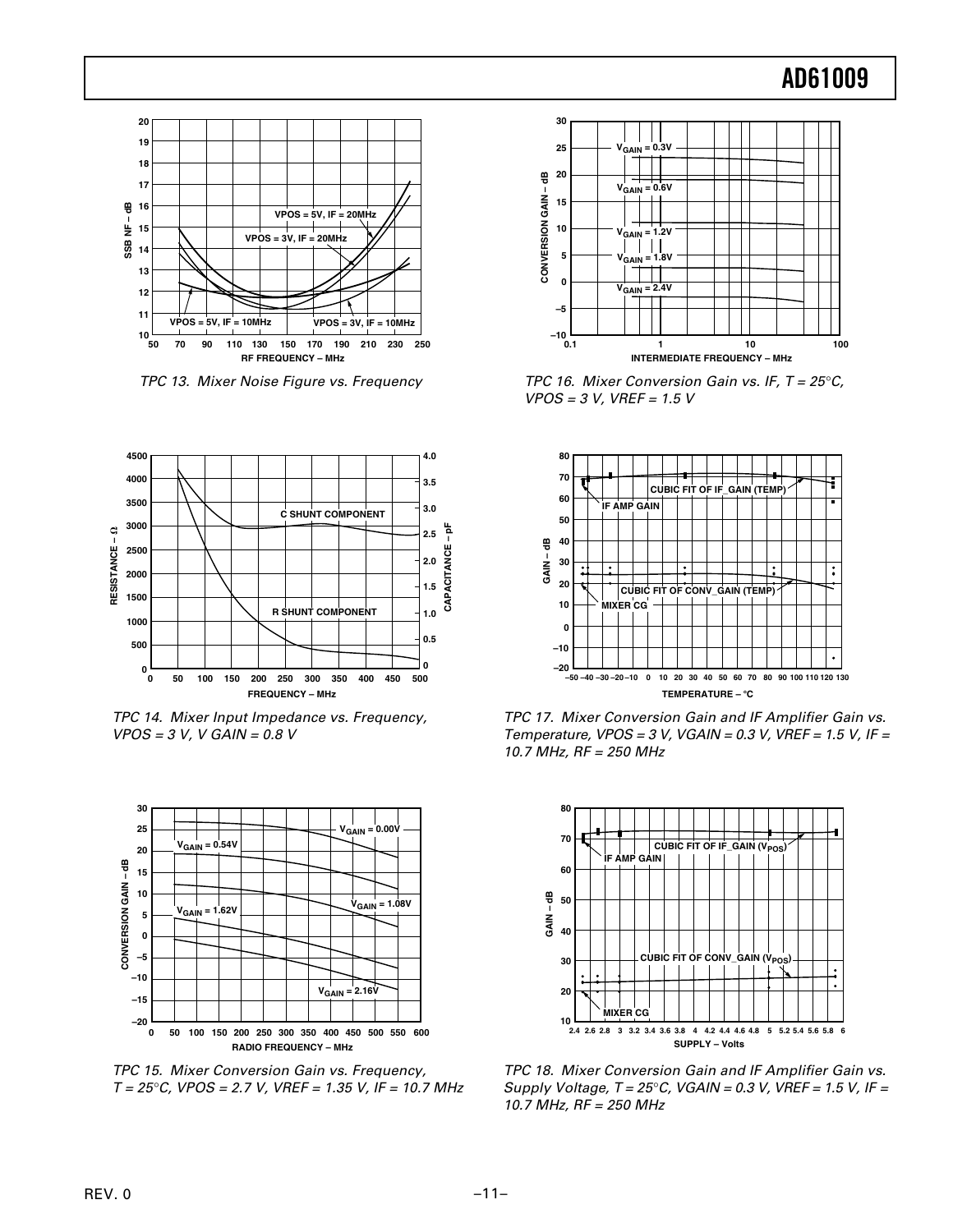

 TPC 19. IF Amplifier Gain vs. Frequency,  $T = 25^{\circ}$ C, VPOS = 3 V, VREF = 1.5 V



TPC 20. Gain Error vs. Gain Control Voltage, Representative Part



**–90.00 –100.00** -dBc **PHASE NOISE – dBc –110.00** PHASE NOISE **–120.00 –130.00 –140.00 –150.00 1.00E+04 1.00E+06 1.00E+02 1.00E+07 1.00E+03 1.00E+05 CARRIER FREQUENCY OFFSET, f(fm) – Hz**

TPC 22. PLL Phase Noise L (F) vs. Frequency,  $VPOS = 3 V, C3 = 0.1 \mu F, IF = 10.7 MHz$ 



TPC 23. PLL Loop Voltage at FLTR ( $K_{VCO}$ ) vs. Frequency



TPC 24. Demodulator Quadrature Angle, Histogram,  $T = 25^{\circ}$ C, VPOS = 3 V, IF = 10.7 MHz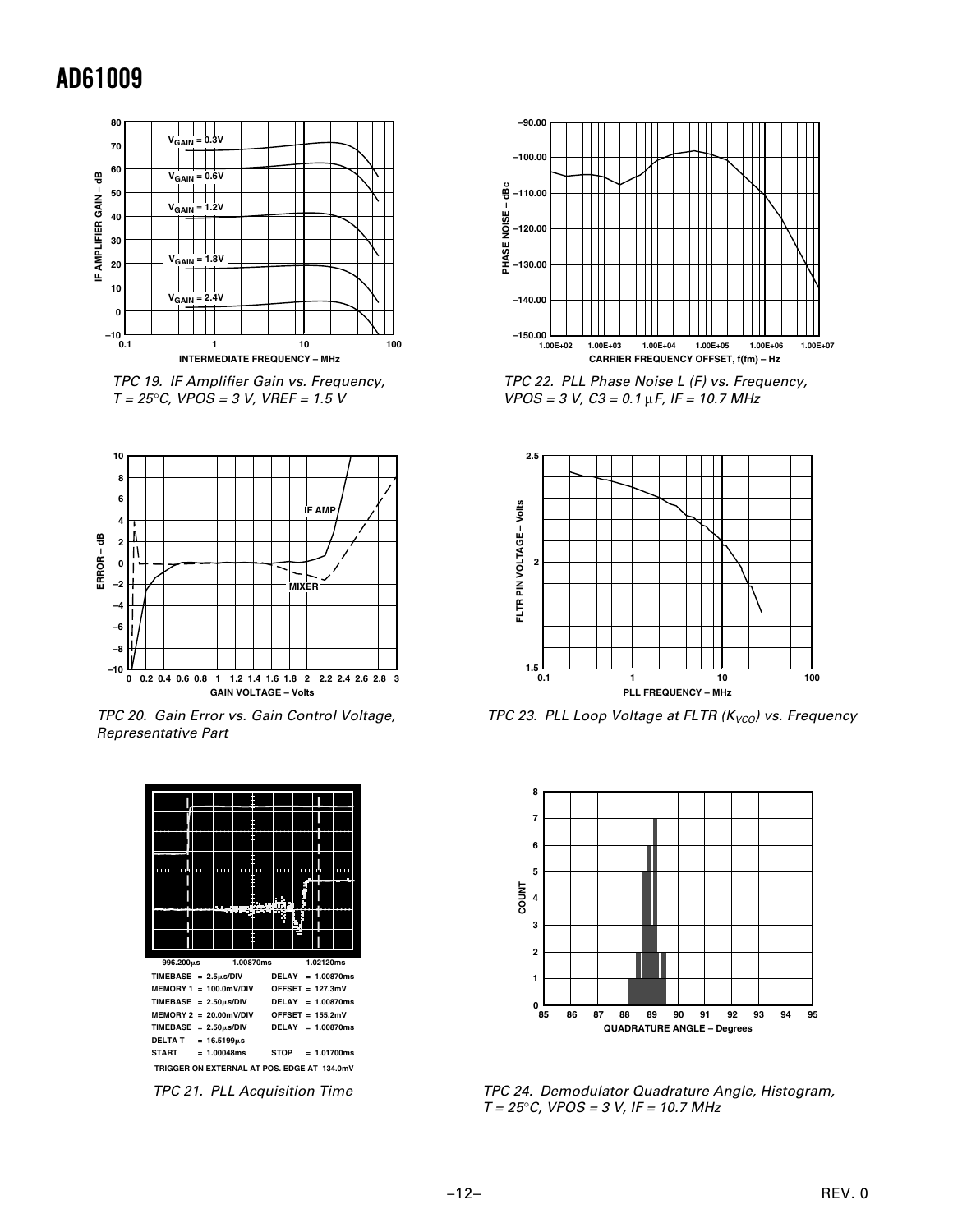

TPC 25. Demodulator Gain Balance, Histogram,  $T = 25^{\circ}$ C, VPOS = 3 V, IF = 10.7 MHz



TPC 26. Demodulator Gain vs. Frequency



TPC 27. Demodulator Gain vs. Temperature



TPC 28. Demodulator Gain vs. Supply Voltage



TPC 29. Demodulator Gain Histogram,  $T = 25^{\circ}$ C, VPOS = 3 V, IF = 10.7 MHz



TPC 30. Power-Up Response Time to PLL Stable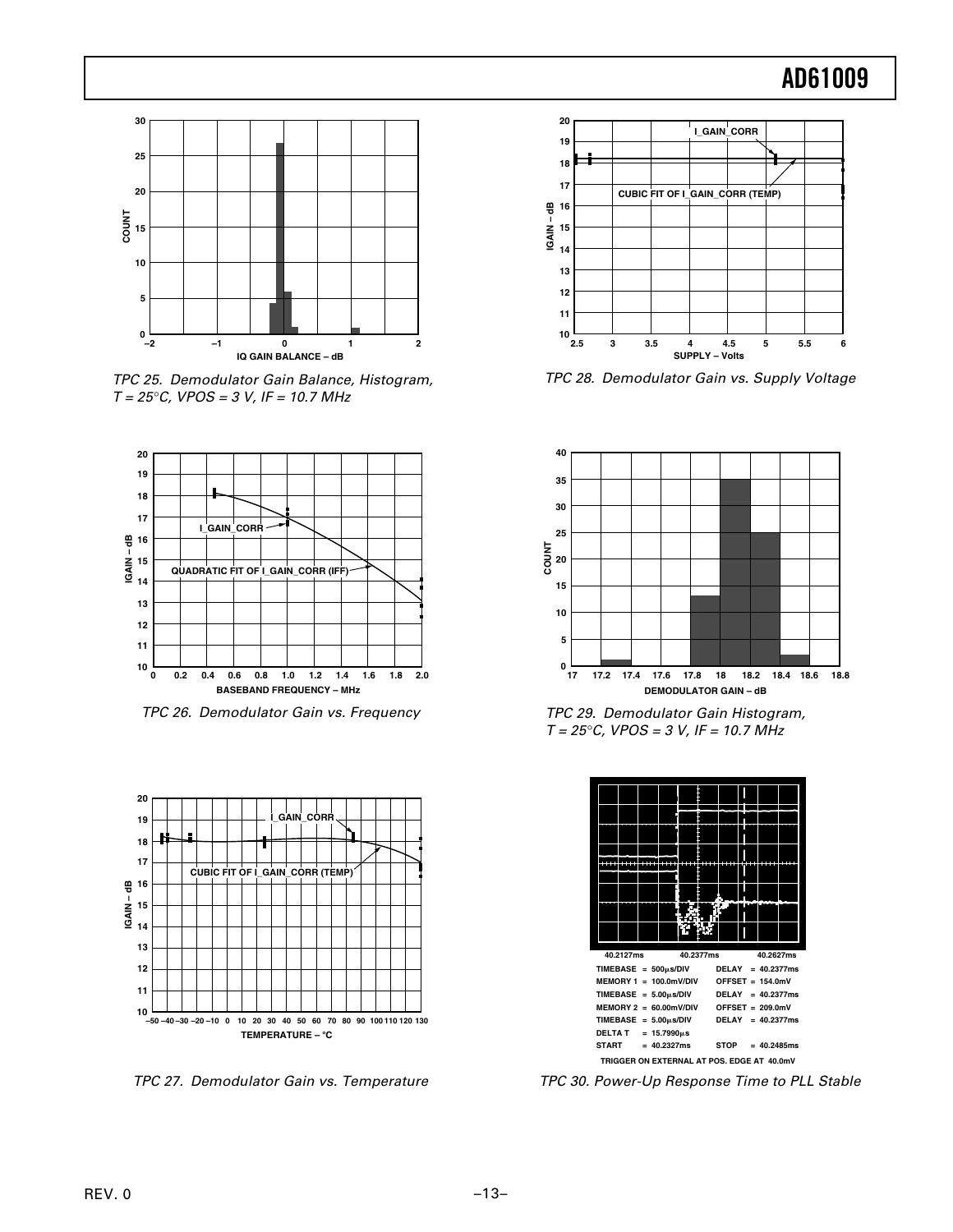

TPC 31. Power Supply Current vs. Gain Control Voltage,  $GREF = 1.5 V$ 

### **PRODUCT OVERVIEW**

The AD61009 provides most of the active circuitry required to realize a complete low power, single-conversion superheterodyne receiver, or most of a double-conversion receiver, at input frequencies up to 500 MHz, and with an IF of from 400 kHz to 12 MHz. The internal I/Q demodulators, and their associated phase locked-loop, which can provide carrier recovery from the IF, support a wide variety of modulation modes, including n-PSK, n-QAM, and AM. A single positive supply voltage of 3 V is required (2.85 V minimum, 5.5 V maximum) at a typical supply current of 8.5 mA at midgain. In the following discussion,  $V_P$  will be used to denote the power supply voltage, which will be assumed to be 3 V.

Figure 1 shows the main sections of the AD61009. It consists of a variable-gain UHF mixer and linear four-stage IF strip, which together provide a voltage controlled gain range of more than 90 dB; followed by dual demodulators, each comprising a multiplier followed by a two-pole, 2 MHz low-pass filter; and driven by a phase-locked loop providing the inphase and quadrature clocks. A biasing system with CMOS compatible power-down completes the AD61009.

#### **Mixer**

The UHF mixer is an improved Gilbert cell design, and can operate from low frequencies (it is internally dc-coupled) up to an RF input of 500 MHz. The dynamic range at the input of the mixer is determined, at the upper end, by the maximum input signal level of ±56 mV between RFHI and RFLO up to which the mixer remains linear, and, at the lower end, by the noise level. It is customary to define the linearity of a mixer in terms of the 1 dB gain-compression point and third-order intercept, which for the AD61009 are –15 dBm and –8 dBm, respectively, in a 50 Ω system.

The mixer's RF input port is differential, that is, pin RFLO is functionally identical to RFHI, and these nodes are internally biased; we will generally assume that RFLO is decoupled to ac ground. The RF port can be modeled as a parallel RC circuit as shown in Figure 2.



**C3: COUPLES RFLO TO AC GROUND**

Figure 2. Mixer Port Modeled as a Parallel RC Network; an Optional Matching Network Is also Shown

The local oscillator (LO) input is internally biased at  $V_p/2$  via a nominal 1000 Ω resistor internally connected from pin LOIP to VMID. The LO interface includes a preamplifier which minimizes the drive requirements, thus simplifying the oscillator design and reducing LO leakage from the RF port. Internally, this single-sided input is actually differential; the noninverting input is referenced to pin VMID. The LO requires a single-sided drive of  $\pm 50$  mV, or -16 dBm in a 50  $\Omega$  system.



Figure 1. Functional Block Diagram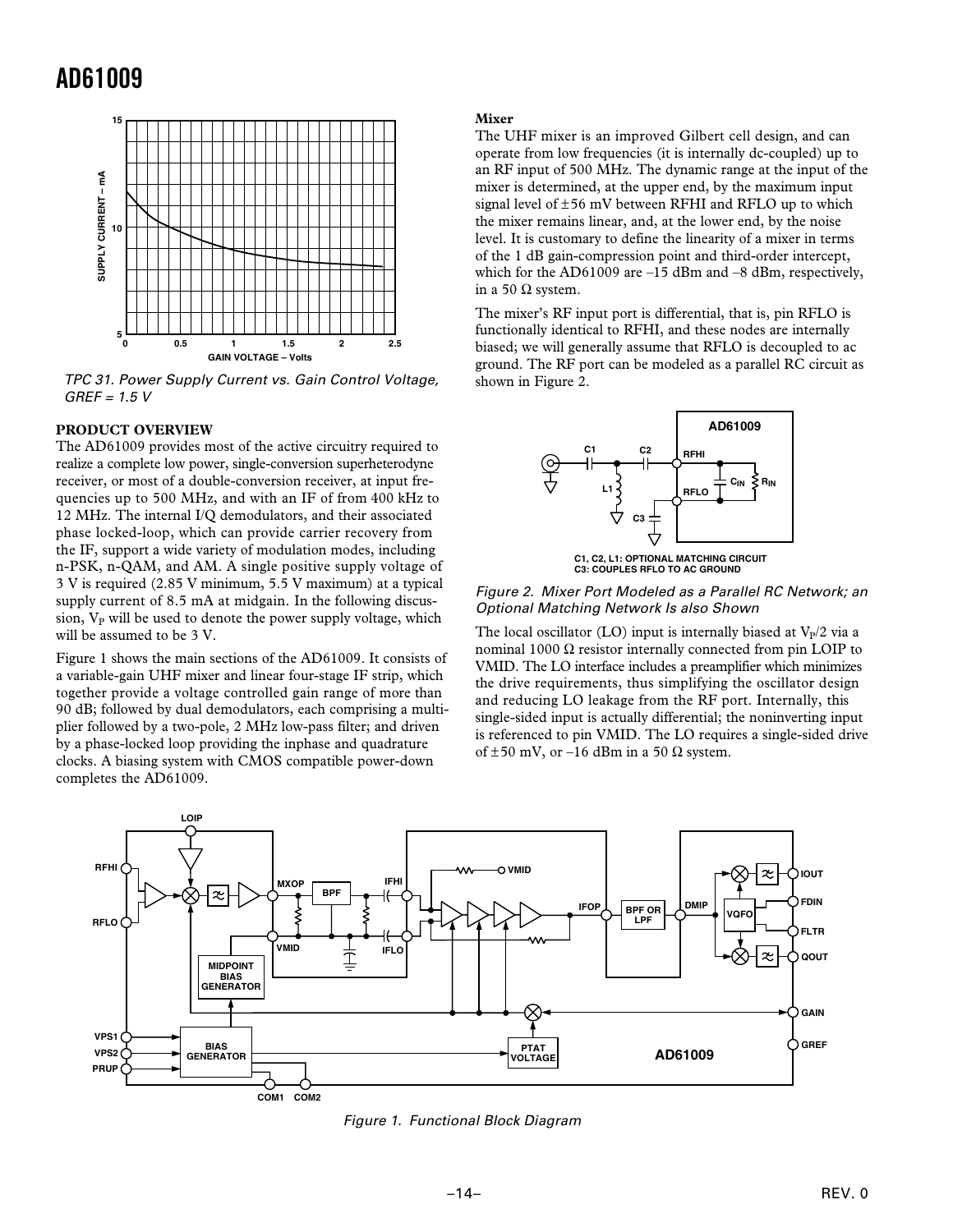The mixer's output passes through both a low-pass filter and a buffer, which provides an internal differential to single-ended signal conversion with a bandwidth of approximately 45 MHz. Its output at pin MXOP is in the form of a single-ended current. This approach eliminates the 6 dB voltage loss of the usual series termination by replacing it with shunt terminations at the both the input and the output of the filter. The nominal conversion gain is specified for operation into a total IF bandpass filter (BPF) load of 165  $\Omega$ , that is, a 330  $\Omega$  filter, doubly-terminated as shown in Figure 33. Note that these loads are connected to bias point VMID, which is always at the midpoint of the supply (that is,  $V_P/2$ ).

The conversion gain is measured between the mixer input and the input of this filter, and varies between 1.5 dB and 26.5 dB for a 165 Ω load impedance. Using filters of higher impedance, the conversion gain can always be maintained at its specified value or made even higher; for filters of lower impedance, of say  $Z<sub>0</sub>$ , the conversion gain will be lowered by 10 log<sub>10</sub>(165/Z<sub>0</sub>). Thus, the use of a 50  $\Omega$  filter will result in a conversion gain that is 5.2 dB lower. Figure 3 shows filter matching networks and Table I lists resistor values.



Figure 3. Suggested IF Filter Matching Network. The Values of R1 and R2 Are Selected to Keep the Impedance at Pin MXOP at 165  $\Omega$ 

**Table I. AD61009 Filter Termination Resistor Values for Common IFs**

| IF        | <b>Filter</b><br>Impedance | <b>Filter Termination Resistor</b><br>Values <sup>1</sup> for 24 dB of Mixer Gain |               |                |
|-----------|----------------------------|-----------------------------------------------------------------------------------|---------------|----------------|
|           |                            | $\mathbf{R}1$                                                                     | $\mathbf{R}2$ | R <sub>3</sub> |
| $450$ kHz | $1500 \Omega$              | $174 \Omega$                                                                      | $1330 \Omega$ | $1500 \Omega$  |
| $455$ kHz | $1500 \Omega$              | $174 \Omega$                                                                      | $1330 \Omega$ | $1500 \Omega$  |
| $6.5$ MHz | $1000 \Omega$              | $215 \Omega$                                                                      | $787\ \Omega$ | $1000 \Omega$  |
| 10.7 MHz  | $330 \Omega$               | $330 \Omega$                                                                      | $\Omega$      | 330 $\Omega$   |

NOTE

<sup>1</sup>Resistor values were calculated such that  $R1 + R2 = Z<sub>FILTER</sub>$  and

R1|| (R2 + Z<sub>FILTER</sub>) = 165 Ω.

The maximum permissible signal level at MXOP is determined by both voltage and current limitations. Using a 3 V supply and VMID at 1.5 V, the maximum swing is about  $\pm$ 1.3 V. To attain a voltage swing of  $±1$  V in the standard IF filter load of 165  $Ω$ load requires a peak drive current of about  $\pm 6$  mA, which is well within the linear capability of the mixer. However, these upper limits for voltage and current should not be confused with issues related to the mixer gain, already discussed. In an operational system, the AGC voltage will determine the mixer gain, and hence the signal level at the IF input pin IFHI; it will always be less than  $\pm 56$  mV (–15 dBm into 50  $\Omega$ ), which is the limit of the IF amplifier's linear range.

#### **IF Amplifier**

Most of the gain in the AD61009 arises in the IF amplifier strip, which comprises four stages. The first three are fully differential and each has a gain span of 25 dB for the nominal AGC voltage range. Thus, in conjunction with the mixer's variable gain, the total gain exceeds 90 dB. The final IF stage has a fixed gain of 20 dB, and it also provides differential to single-ended conversion.

The IF input is differential, at IFHI (noninverting relative to the output IFOP) and IFLO (inverting). Figure 4 shows a simplified schematic of the IF interface. The offset voltage of this stage would cause a large dc output error at high gain, so it is nulled by a low-pass feedback path from the IF output, also shown in TPC 25. Unlike the mixer output, the signal at IFOP is a lowimpedance single-sided voltage, centered at  $V_P/2$  by the dc feedback loop. It may be loaded by a resistance as low as 50  $\Omega$ , which will normally be connected to VMID.



Figure 4. Simplified Schematic of the IF Interface

The IF's small-signal bandwidth is approximately 45 MHz from IFHI and IFLO through IFOP. The peak output at IFOP is  $\pm 560$  mV at V<sub>P</sub> = 3 V and  $\pm 400$  mV at the minimum V<sub>P</sub> of 2.7 V. This allows some headroom at the demodulator inputs (pin DMIP), which accept a maximum input of  $\pm 150$  mV for IFs > 3 MHz and  $\pm$  75 mV for IFs  $\leq$  3 MHz (at IFs  $\leq$  3 MHz, the drive to the demodulators must be reduced to avoid saturating the output amplifiers with higher order mixing products that are no longer removed by the onboard low-pass filters).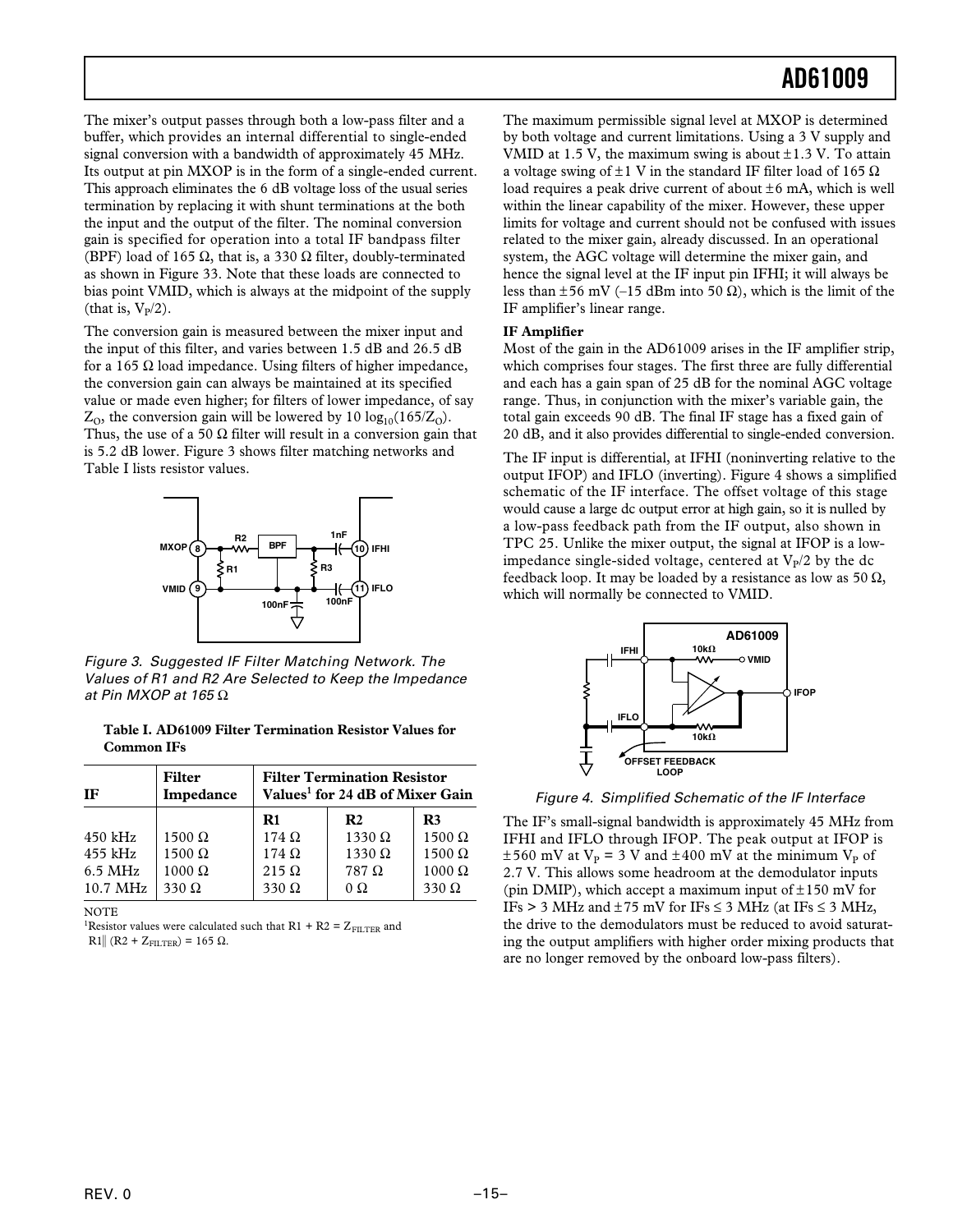Since there is no band-limiting in the IF strip, the outputreferred noise can be quite high; in a typical application and at a gain of 75 dB it is about 100 mV rms, making post-IF filtering desirable. IFOP may be also used as an IF output for driving an A/D converter, external demodulator, or external AGC detector. Figure 5 shows methods of matching the optional second IF filter.



 a. Biasing DMIP from Power Supply (Assumes BPF AC Coupled Internally)



 b. Biasing DMIP from VMID (Assumes BPF AC Coupled Internally)

#### Figure 5. Input and Output Matching of the Optional Second IF Filter

### **Gain Scaling and RSSI**

The AD61009's overall gain, expressed in decibels, is linearin-dB with respect to the AGC voltage  $V_G$  at pin GAIN. The gain of all sections is maximum when  $V_G$  is zero, and reduces progressively up to  $V_G = 2.2$  V (for  $V_P = 3$  V; in general, up to a limit  $V_P$  – 0.8 V). The gain of all stages changes in parallel. The

AD61009 features temperature-compensation of the gain scaling. The gain control scaling is proportional to the reference voltage applied to the pin GREF. When this pin is tied to the midpoint of the supply (VMID), the scale is nominally 20 mV/ dB (50 dB/V) for  $V_P$  = 3 V. Under these conditions, the lower 80 dB of gain range (mixer plus IF) corresponds to a control voltage of 0.4  $V \le V_G \le 2.0$  V. The final centering of this 1.6 V range depends on the insertion losses of the IF filters used. More generally, the gain scaling using these connections is  $V<sub>P</sub>/150$ (volts per dB), so becomes 33.3 mV/dB (30 dB/V) using a 5 V supply, with a proportional change in the AGC range, to 0.33 V  $\leq$  $V_G \leq 3$  V, Table II lists gain control voltages and scale factors for power supply voltages from 3 V to 5.5 V.

Alternatively, pin GREF can be tied to an external voltage reference,  $V_R$ , provided, for example, by an AD1582 (2.5 V) or AD1580 (1.21 V) voltage reference, to provide supplyindependent gain scaling of  $V_R/75$  (volts per dB). Since it uses the same reference voltage, the numerical input to this DAC provides an accurate RSSI value in digital form, no longer requiring the reference voltage to have high absolute accuracy.

#### **I/Q Demodulators**

Both demodulators (I and Q) receive their inputs at pin DMIP. Internally, this single-sided input is actually differential; the noninverting input is referenced to pin VMID. Each demodulator comprises a full-wave synchronous detector followed by a 2 MHz, two-pole low-pass filter, producing single-sided outputs at pins IOUT and QOT. Using the I and Q demodulators for IFs above 12 MHz is precluded by the 1 MHz to 12 MHz response of the PLL used in the demodulator section. Pin DMIP requires an external bias source at  $V_P/2$ ; Figure 6 shows suggested methods.

Outputs IOUT and QOUT are centered at  $V_P/2$  and can swing up to  $\pm$ 1.23 V even at the low supply voltage of 2.85 V. The conversion gain of the I and Q demodulators is 18 dB (X8), requiring a maximum input amplitude at DMIP of  $\pm 150$  mV for  $IFs > 3$  MHz.

| <b>Power Supply</b><br>Voltage<br>(V) | <b>GREF</b><br>$=$ VMID)<br>(V) | <b>Scale Factor</b><br>(dB/V) | <b>Scale Factor</b><br>(mV/dB) | <b>Gain Control</b><br><b>Voltage Input Range</b><br>(V) |
|---------------------------------------|---------------------------------|-------------------------------|--------------------------------|----------------------------------------------------------|
| 3.0                                   | 1.5                             | 50.00                         | 20.00                          | $0.400 - 2.000$                                          |
| 3.5                                   | 1.75                            | 42.86                         | 23.33                          | $0.467 - 2.333$                                          |
| 4.0                                   | 2.0                             | 37.50                         | 26.67                          | $0.533 - 2.667$                                          |
| 4.5                                   | 2.25                            | 33.33                         | 30.00                          | $0.600 - 3.000$                                          |
| 5.0                                   | 2.5                             | 30.00                         | 33.33                          | $0.667 - 3.333$                                          |
| 5.5                                   | 2.75                            | 27.27                         | 36.67                          | $0.733 - 3.667$                                          |

**Table II. AD61009 Gain and Manual Gain Control Voltage vs. Power Supply Voltage**

**NOTE** 

Maximum gain occurs for gain control voltage  $= 0$  V.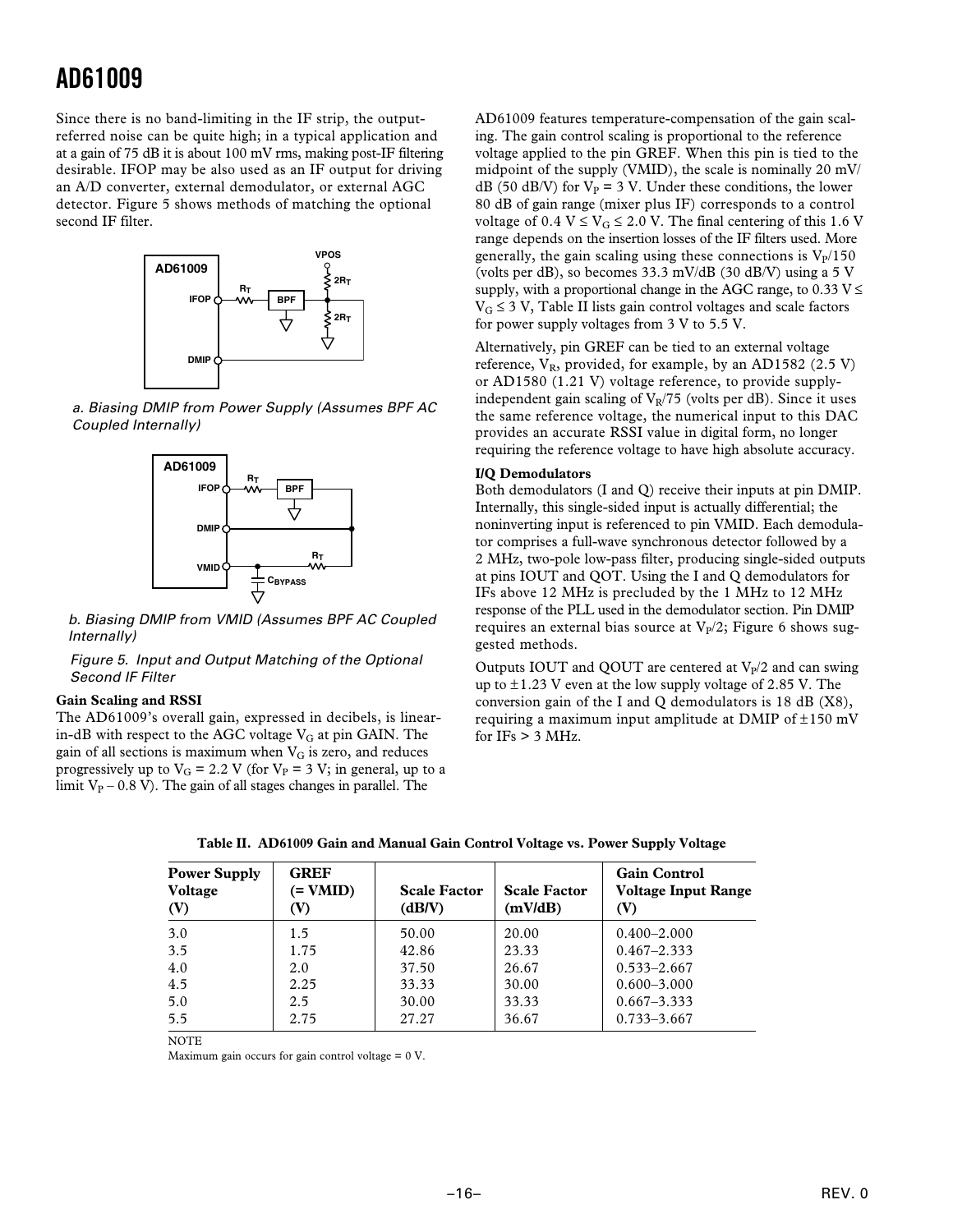

a. Biasing DMIP from Power Supply (Assumes BPF AC-Coupled Internally)



b. Biasing DMIP from VMID (Assumes BPF AC-Coupled Internally)

### Figure 6. Suggested Methods for Biasing Pin DMIP at  $V_P/2$

For IFs < 3 MHz, the on-chip low-pass filters (2 MHz cutoff) do not attenuate the IF or feedthrough products; thus, the maximum input voltage at DMIP must be limited to  $\pm 75$  mV to allow sufficient headroom at the I and Q outputs for not only the desired baseband signal but also the unattenuated higherorder demodulation products. These products can be removed by an external low-pass filter.

### **Phase-Locked Loop**

The demodulators are driven by quadrature signals that are provided by a variable frequency quadrature oscillator (VFQO), phase locked to a reference signal applied to pin FDIN. When this signal is at the IF, inphase and quadrature baseband outputs are generated at IOUT and QOUT, respectively. The quadrature accuracy of this VFQO is typically –1.2° at 10.7 MHz. The PLL uses a sequential-phase detector that comprises low power emitter-coupled logic and a charge pump (Figure 7).



 Figure 7. Simplified Schematic of the PLL and Quadrature VCO

The reference signal may be provided from an external source, in the form of a high-level clock, typically a low level signal (±400 mV) since there is an input amplifier between FDIN and the loop's phase detector. For example, the IF output itself can be used by connecting DMIP to FDIN, which will then provide automatic carrier recover for synchronous AM detection and take advantage of any post-IF filtering. Pin FDIN must be biased at  $V_P/2$ ; Figure 9 shows suggested methods.

The VFQO operates from 1 MHz to 12 MHz and is controlled by the voltage between VPOS and FLTR. In normal operation, a series RC network, forming the PLL loop filter, is connected from FLTR to ground. The use of an integral sample-hold system ensures that the frequency-control voltage on pin FLTR remains held during power-down, so reacquisition of the carrier typically occurs in 16.5 µs.

In practice, the probability of a phase mismatch at power-up is high, so the worst-case linear settling period to full lock needs to be considered in making filter choices. This is typically 16.5 µs at an IF of 10.7 MHz for  $a \pm 100$  mV signal at DMIP and FDIN.

#### **Bias System**

The AD61009 operates from a single supply,  $V_P$ , usually of 3 V, at a typical supply current of 8.5 mA at midgain and  $T = 27^{\circ}C$ , corresponding to a power consumption of 25 mW. Any voltage from 2.85 V to 5.5 V may be used.

The bias system includes a fast-acting active-high CMOScompatible power-up switch, allowing the part to idle at 550 µA when disabled. Biasing is proportional-to-absolute-temperature (PTAT) to ensure stable gain with temperature.

An independent regulator generates a voltage at the midpoint of the supply  $(V_P/2)$  which appears at the VMID pin, at a low impedance. This voltage does not shut down, ensuring that the major signal interfaces (e.g., mixer-to-IF and IF-to-demodulators) remain biased at all times, thus minimizing transient disturbances at power-up and allowing the use of substantial decoupling capacitors on this node. The quiescent consumption of this regulator is included in the idling current.



a. Biasing FDIN from Supply when Using External Frequency Reference



b. Biasing FDIN from VMID when Using External Frequency Reference

Figure 8. Suggested Methods for Biasing Pin FDIN at  $V_P/2$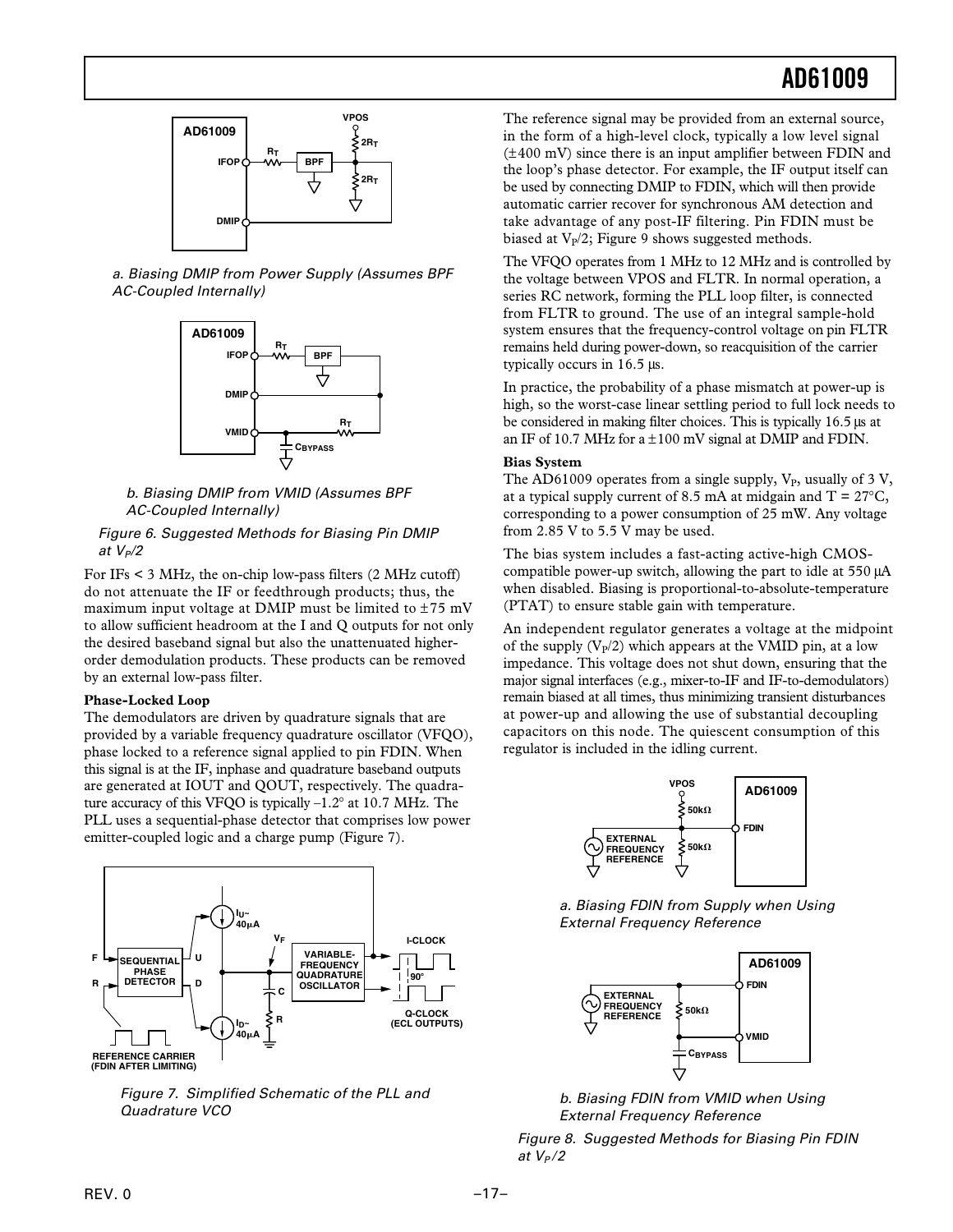### **USING THE AD61009**

In this section, we will focus on a few areas of special importance and include a few general application tips. As is true of any wideband high gain component, great care is needed in PC board layout. The location of the particular grounding points must be considered with due regard to possibility of unwanted signal coupling, particularly from IFOP to RFHI or IFHI or both.

The high sensitivity of the AD61009 leads to the possibility that unwanted local EM signals may have an effect on the performance. During system development, carefully-shielded test assemblies should be used. The best solution is to use a fully-enclosed box enclosing all components, with the minimum number of needed signal connectors (RF, LO, I and Q outputs) in miniature coax form.

The I and O output leads can include small series resistors (about 100  $\Omega$ ) inside the shielded box without significant loss of performance, provided the external loading during testing is light (that is, a resistive load of more than 20  $k\Omega$  and capacitances of a few picofarads). These help to keep unwanted RF emanations out of the interior.

The power supply should be connected via a through-hole capacitor with a ferrite bead on both inside and outside leads. Close to the IC pins, two capacitors of different value should be used to decouple the main supply  $(V_P)$  and the midpoint supply pin, VMID. Guidance on these matters is also generally included in applications schematics.

### **Gain Distribution**

As in all receivers, the most critical decisions in effectively using the AD61009 relate to the partitioning of gain between the various subsections (Mixer, IF Amplifier, Demodulators) and the placement of filters, so as to achieve the highest overall signalto-noise ratio and lowest intermodulation distortion.

Figure 9 shows the main RF/IF signal path at maximum and minimum signal levels.

As noted earlier, the gain in dB is reduced linearly with the voltage  $V_G$  on the GAIN pin. Figure 10 shows how the mixer and IF strip gains vary with  $V_G$  when GREF is connected to VMID  $(1.5 V)$  and a supply voltage of 3 V is used. Figure 11 shows how these vary when GREF is connected to a 1.23 V reference.







Figure 11. Gain Distribution for GREF = 1.23 V



Figure 9. Signal Levels for Minimum and Maximum Gain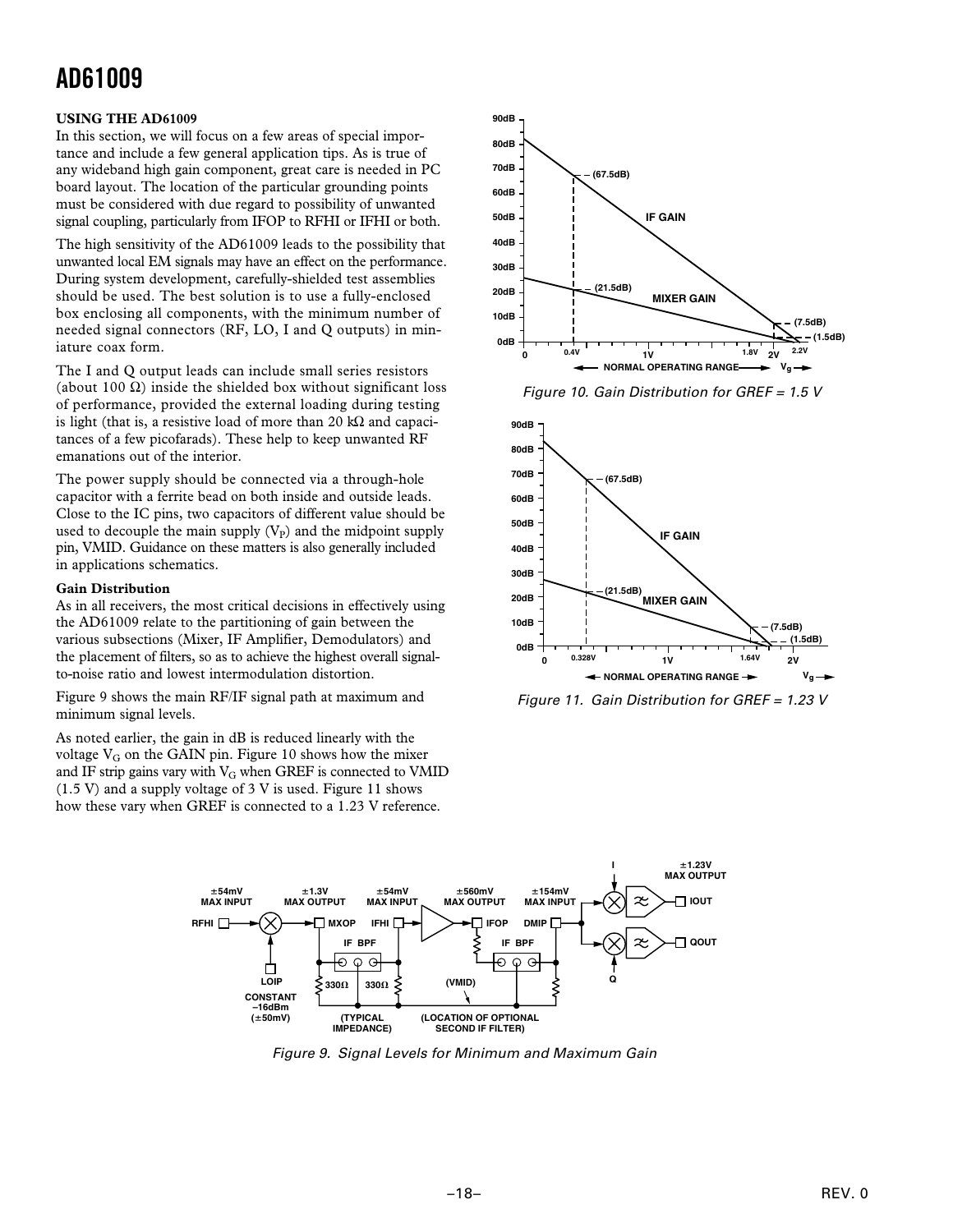### **Using the AD61009 with a Fast PRUP Control Signal**

If the AD61009 is used in a system in which the PRUP signal (Pin 3) is applied with a rise time less than 35 µs, anomalous behavior occasionally occurs. The problem is intermittent, so it will not occur every time the part is powered up under these conditions. It does not occur for any other normal operating conditions when the PRUP signal has a rise time slower than 35 µs. Symptoms of operation with too fast a PRUP signal include low gain, oscillations at the I or Q outputs of the device or no valid data occurring at the output of the AD61009. The problem causes no permanent damage to the AD61009, so it will often operate normally when reset.

Fortunately, there is a very simple solution to the fast PRUP problem. If the PRUP signal (Pin 3) is slowed down so that the rise time of the signal edge is greater than 35 µs, the anomalous behavior will not occur. This can be realized by a simple RC circuit connected to the PRUP pin, where  $R = 4.7$  kQ and  $C = 1.5$  nF. This circuit is shown in Figure 12.



Figure 12. Proper Configuration of AD61009 PRUP Signal

All designs incorporating the AD61009 should include this circuitry.

Note that connecting the PRUP pin to the supply voltage will not eliminate the problem since the supply voltage may have a rise time faster than 35 us. With this configuration, the 4.7 kΩ series R and 1.5 nF shunt C should be placed between the supply and the PRUP pin as shown in Figure 12.

### **AD61009 EVALUATION BOARD**

The AD61009 evaluation board (Figures 13 and 14) consists of an AD61009, ground plane, I/O connectors, and a 10.7 MHz bandpass filter. The RF and LO ports are terminated in 50  $\Omega$ to provide a broadband match to external signal generators to allow a choice of RF and LO input frequencies. The IF filter is at 10.7 MHz and has 330  $\Omega$  input and output terminations; the board is laid out to allow the user to substitute other filters for other IFs.

The board provides SMA connectors for the RF and LO port inputs, the demodulated I and Q outputs, the manual gain control (MGC) input, the PLL input, and the power-up input. In addition, the IF output is also available at an SMA connector; this may be connected to the PLL input for carrier recovery to realize synchronous AM and FM detection via the I and Q demodulators, respectively. Table III lists the AD61009 Evaluation Board's I/O Connectors and their functions.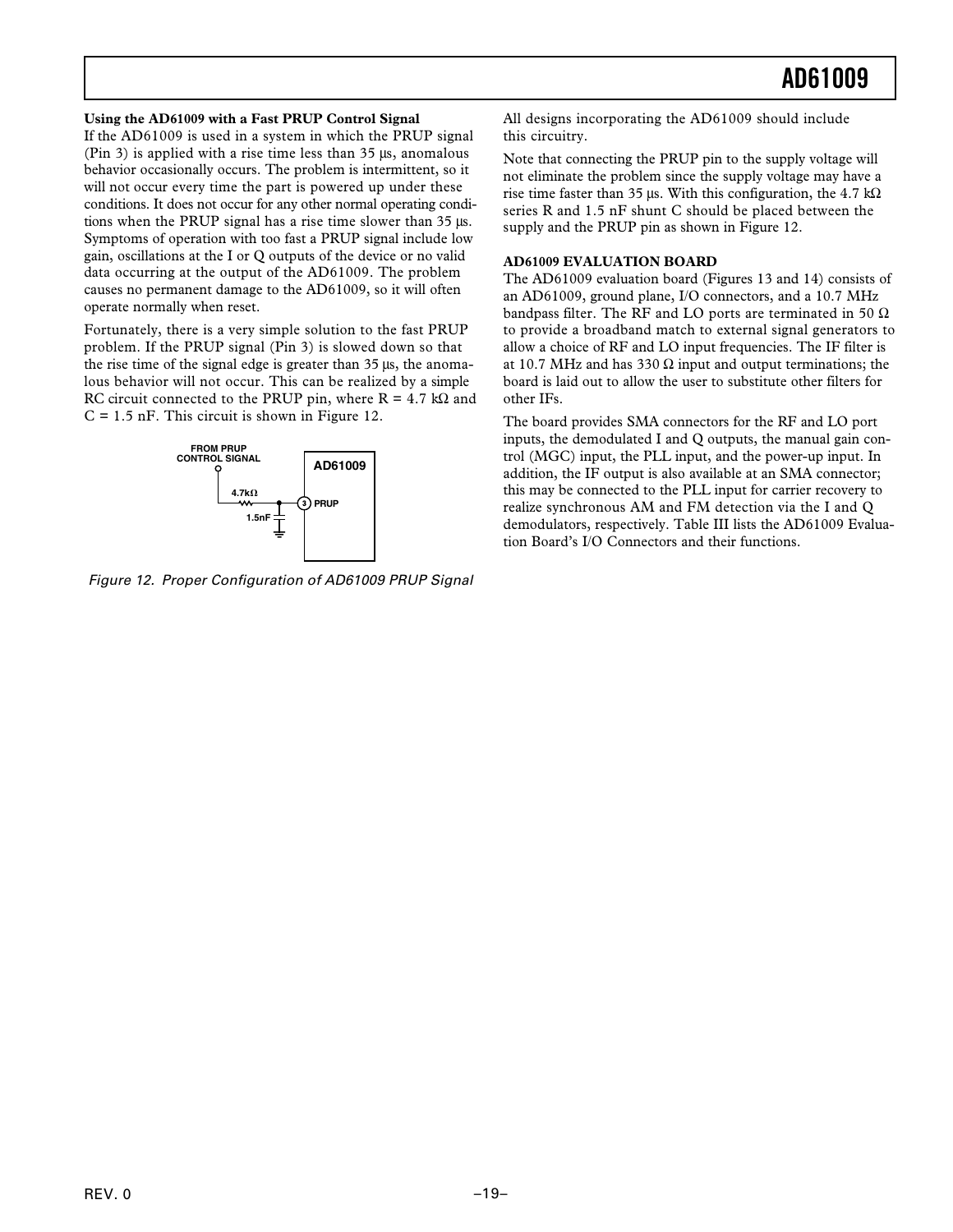







Figure 13. Evaluation Board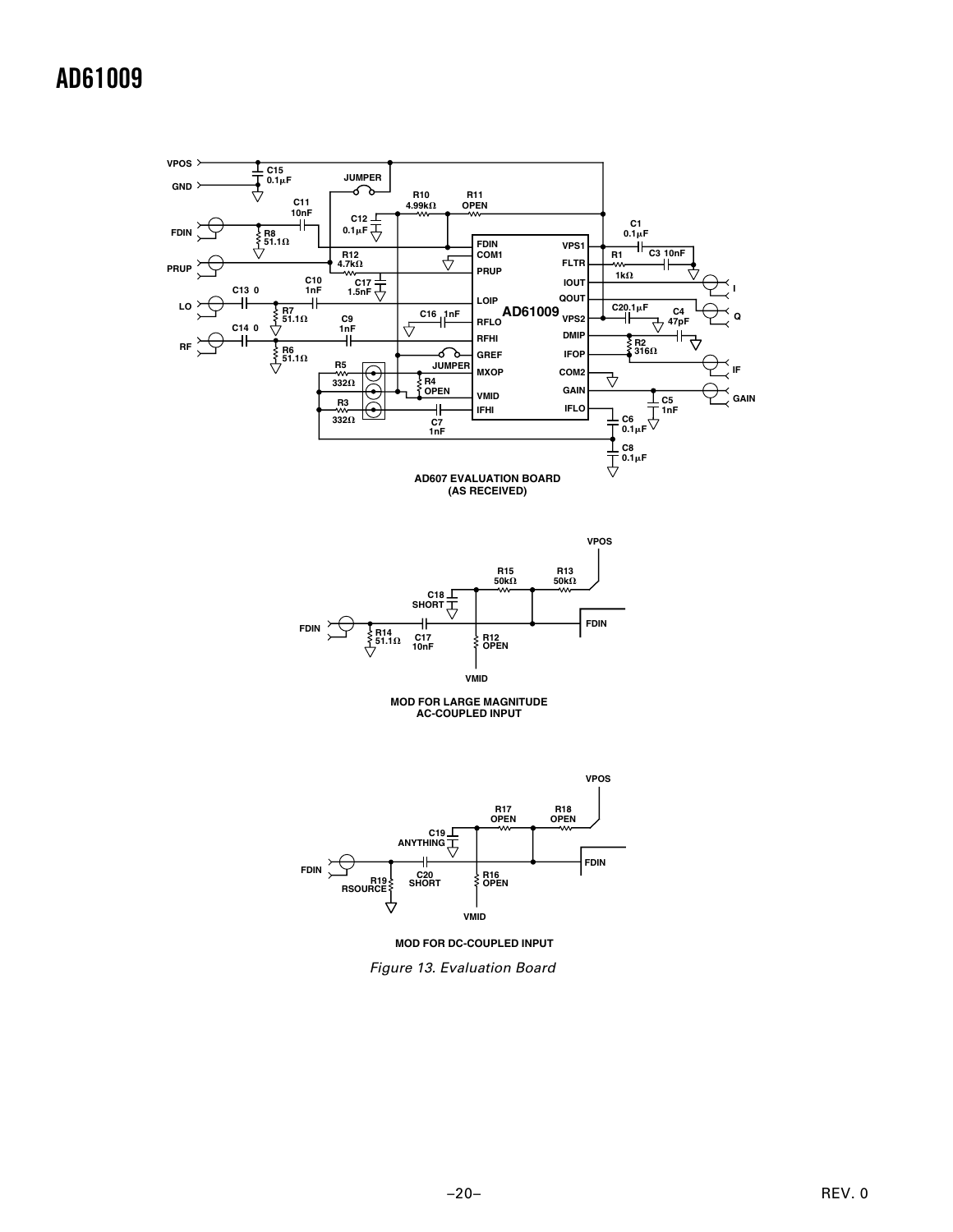

a. Topside



b. Bottom Side

Figure 14. Evaluation Board Layout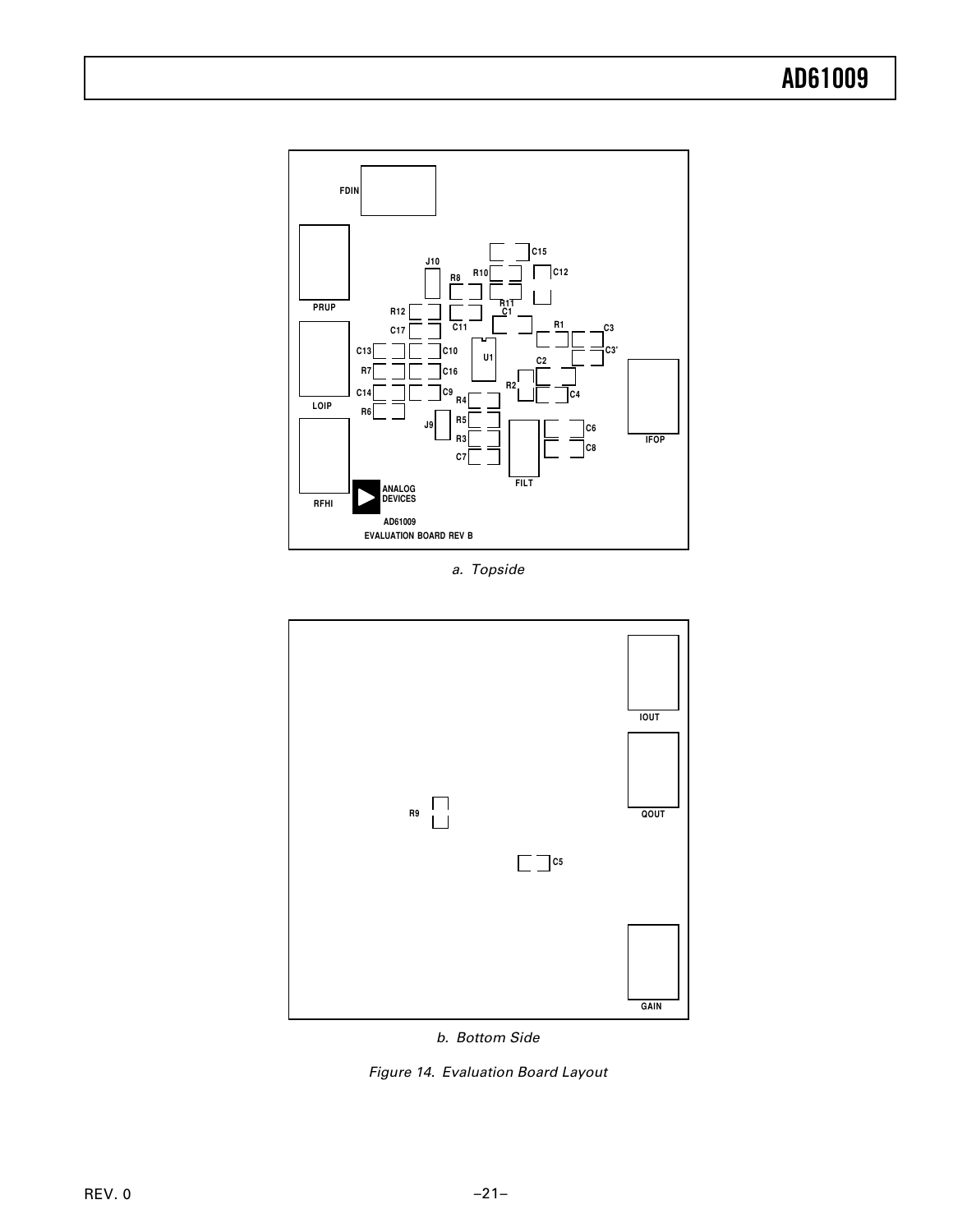| Reference<br>Designation | Connector<br><b>Type</b> | Description                                    | Coupling  | Approximate<br><b>Signal Level</b>                    | <b>Comments</b>                                                                                       |
|--------------------------|--------------------------|------------------------------------------------|-----------|-------------------------------------------------------|-------------------------------------------------------------------------------------------------------|
| J <sub>1</sub>           | <b>SMA</b>               | Frequency<br>Detector Input                    | DC        | $\pm 400$ mV                                          | This pin needs to be biased at VMID<br>and ac coupled when driven by an<br>external signal generator. |
| J <sub>2</sub>           | <b>SMA</b>               | Power Up                                       | DC        | CMOS Logic<br>Level Input                             | Tied to Positive Supply by Jumper J10.                                                                |
| J3                       | <b>SMA</b>               | LO Input                                       | AC        | $-16$ dBm<br>$(\pm 50 \text{ mV})$                    | Input is terminated in 50 $\Omega$ .                                                                  |
| J4                       | <b>SMA</b>               | RF Input                                       | AC        | $-15$ dBm max<br>$(\pm 54 \text{ mV})$                | Input is terminated in 50 $\Omega$ .                                                                  |
| J <sub>5</sub>           | <b>SMA</b>               | MGC Input                                      | DC        | $0.4 V$ to $2.0 V$<br>(3 V Supply)<br>$(GREF = VMID)$ | Jumper is set for Manual Gain Control<br>Input; See Table I for Control Voltage<br>Values.            |
| J <sub>6</sub>           | <b>SMA</b>               | IF Output                                      | AC        | NA                                                    | This signal level depends on the<br>AD61009's gain setting.                                           |
| J7                       | <b>SMA</b>               | Q Output                                       | AC        | NA                                                    | This signal level depends on the<br>AD61009's gain setting.                                           |
| T <sub>8</sub>           | <b>SMA</b>               | I Output                                       | AC        | NA                                                    | This signal level depends on the<br>AD61009's gain setting.                                           |
| J9                       | Jumper                   | <b>Ties GREF</b><br>to VMID                    | <b>NA</b> | NA                                                    | Sets gain-control Scale Factor (SF);<br>$SF = 75/VMID$ in dB/V, where<br>$VMID = VPOS/2.$             |
| I10                      | Jumper                   | Ties Power-Up<br>to Positive<br>Supply         | <b>NA</b> | NA                                                    | Remove to test Power-Up/-Down.                                                                        |
| T1                       | Terminal Pin             | Power Supply<br>Positive Input<br>(VPS1, VPS2) | DC        | DC                                                    | 2.85 V to 5.5 V<br>Draws 8.5 mA at midgain connection.                                                |
| T <sub>2</sub>           | Terminal Pin             | Power Supply<br>Return (GND)                   | DC        | 0 <sub>V</sub>                                        |                                                                                                       |

**Table III. AD61009 Evaluation Board Input and Output Connections**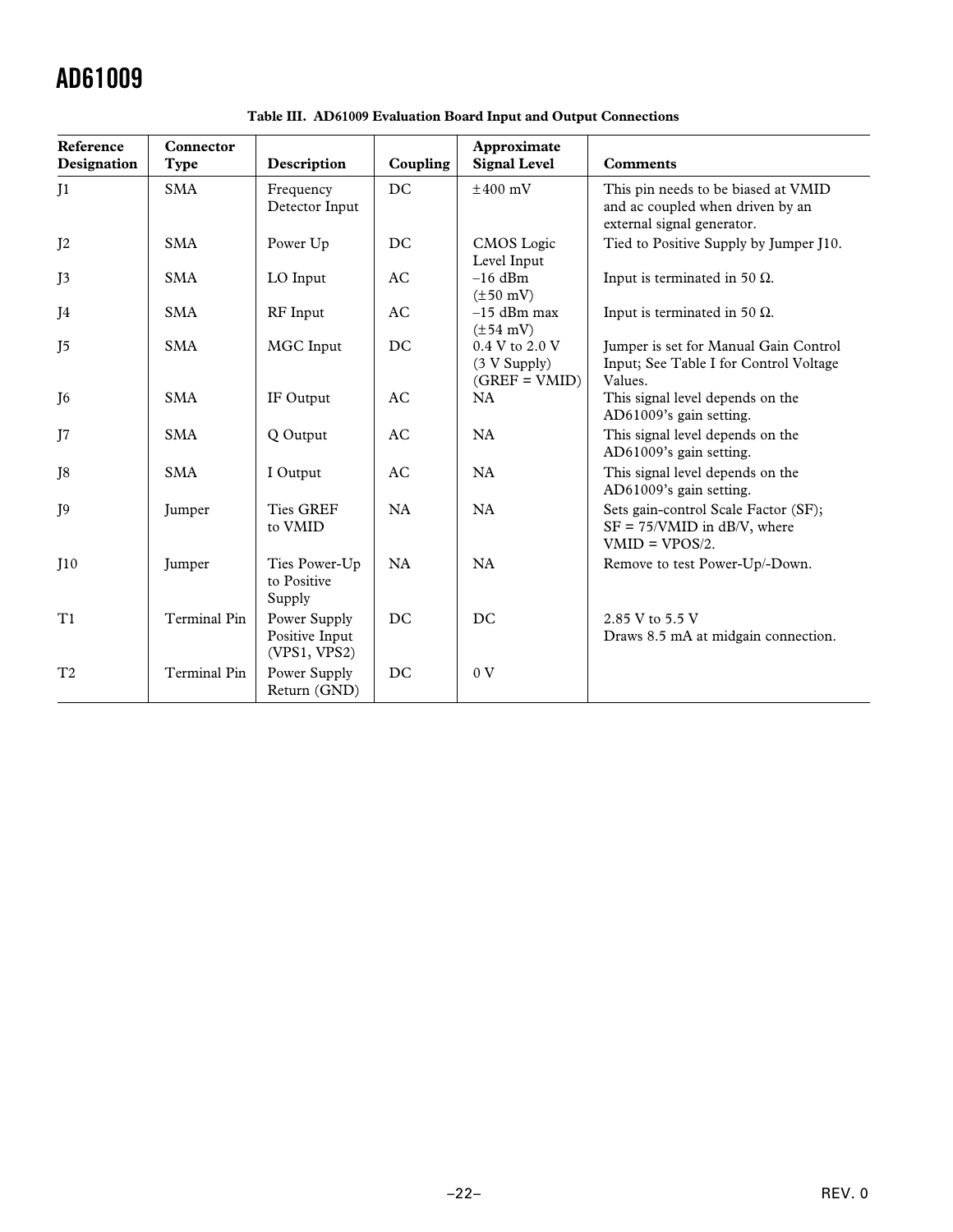In operation (Figure 15), the AD61009 evaluation board draws about 8.5 mA at midgain (59 dB). Use high impedance probes to monitor signals from the demodulated I and Q outputs and the IF output. The MGC voltage should be set such that the signal level at DMIP does not exceed ±150 mV; signal levels

above this will overload the I and Q demodulators. The insertion loss between IFOP and DMIP is typically 3 dB if a simple low-pass filter (R8 and C2) is used and higher if a reverseterminated bandpass filter is used.



Figure 15. Evaluation Board Test Setup